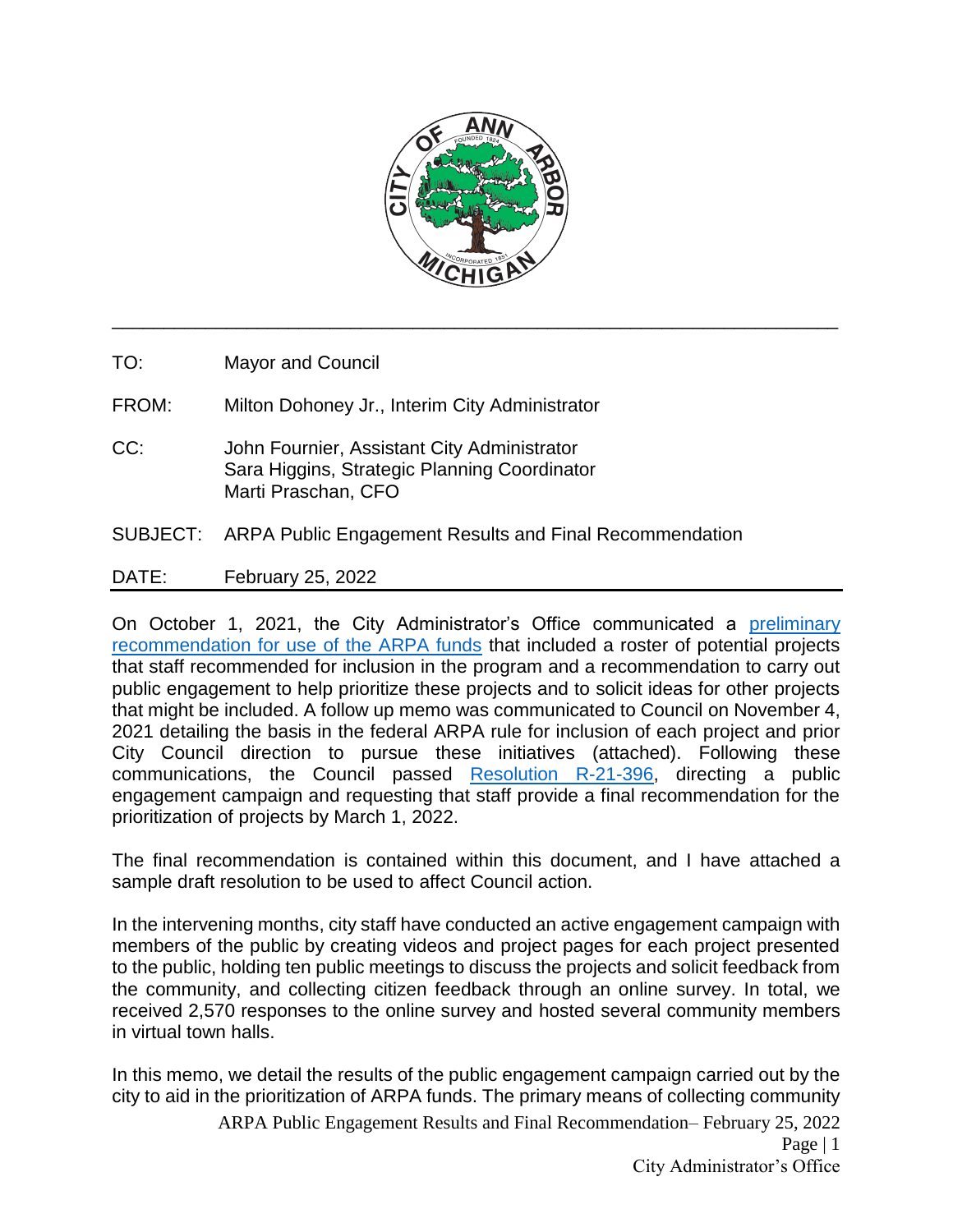preference for the expenditures of these funds was a budgeting tool that allowed residents to assign public funds to each proposed project, asking them to prioritize through budgeting what they would want us to dedicate the funds toward. In addition, we asked residents to provide a rank ordered list of general program areas that they would prefer we fund, and we also allowed residents to provide their own ideas for how the funds should be spent. In this memo I will analyze data from each of these feedback tools which will influence a final recommendation.

# **Results of Budgeting Exercise**

The budgeting exercise asked respondents to assign dollars to each project that they would prioritize. The tool allowed them to invest the whole amount in one project, or to spread the amount across all projects in any amount that they choose. While more than 2,500 people participated in the survey, 2,282 filled out this portion of the survey. In the table below, I present the average amount budgeted for each project by these respondents and also what that represents as a percentage of the total budget request for each project. The table is organized in descending order starting with the projects getting the highest percentage of funding compared to the total requested amount. With this data, we can better understand the relative priority that community members place on each project.

| Project                                                  | <b>Respondent</b><br>Average<br><b>Funding</b> | Avg. Funding as % of<br><b>Request</b> |
|----------------------------------------------------------|------------------------------------------------|----------------------------------------|
| Coordinated<br>Funding<br>Support                        | \$1,680,000                                    | 168.0% (\$1,000,000)                   |
| Housing<br>Homeless<br>for<br><b>Households</b>          | \$1,344,000                                    | 134.0% (\$1,000,000)                   |
| <b>Gallup Park Bridge</b>                                | \$2,208,000                                    | 96.0% (\$2,300,000)                    |
| Unarmed<br>Response<br>Program                           | \$1,632,000                                    | 81.6% (\$2,000,000)                    |
| Universal Basic Income                                   | \$1,244,000                                    | 81.6% (\$1,500,000)                    |
| Property Acquisition for<br><b>Affordable Housing</b>    | \$2,640,000                                    | 75.43% (\$3,500,000)                   |
| Galvanized Water Service<br>Line Replacement             | \$2,808,000                                    | 74.9% (3,750,000)                      |
| <b>City Clerk Election Center</b>                        | \$936,000                                      | 46.8% (\$2,000,000)                    |
| <b>Solar on City Facilities</b>                          | \$3,696,000                                    | 43.5% (\$8,500,000)                    |
| Community and<br>Law<br><b>Enforcement Data Platform</b> | \$480,000                                      | 38.6% (\$1,245,000)                    |
| Gallup Park Road and Trail                               | \$2,208,000                                    | 32.5% (\$6,800,000)                    |
| Net Zero Fire Station 4                                  | \$912,000                                      | 30.4% (\$3,000,000)                    |
| Miller-Catherine<br><b>Bike</b><br>Facility              | \$936,000                                      | 23.4% (\$4,000,000)                    |

|             |  |  | Table 1. Average Resident Funding Level Compared to Percent of Total Budget |  |  |  |
|-------------|--|--|-----------------------------------------------------------------------------|--|--|--|
| Recommended |  |  |                                                                             |  |  |  |

ARPA Public Engagement Results and Final Recommendation– February 25, 2022 Page | 2 City Administrator's Office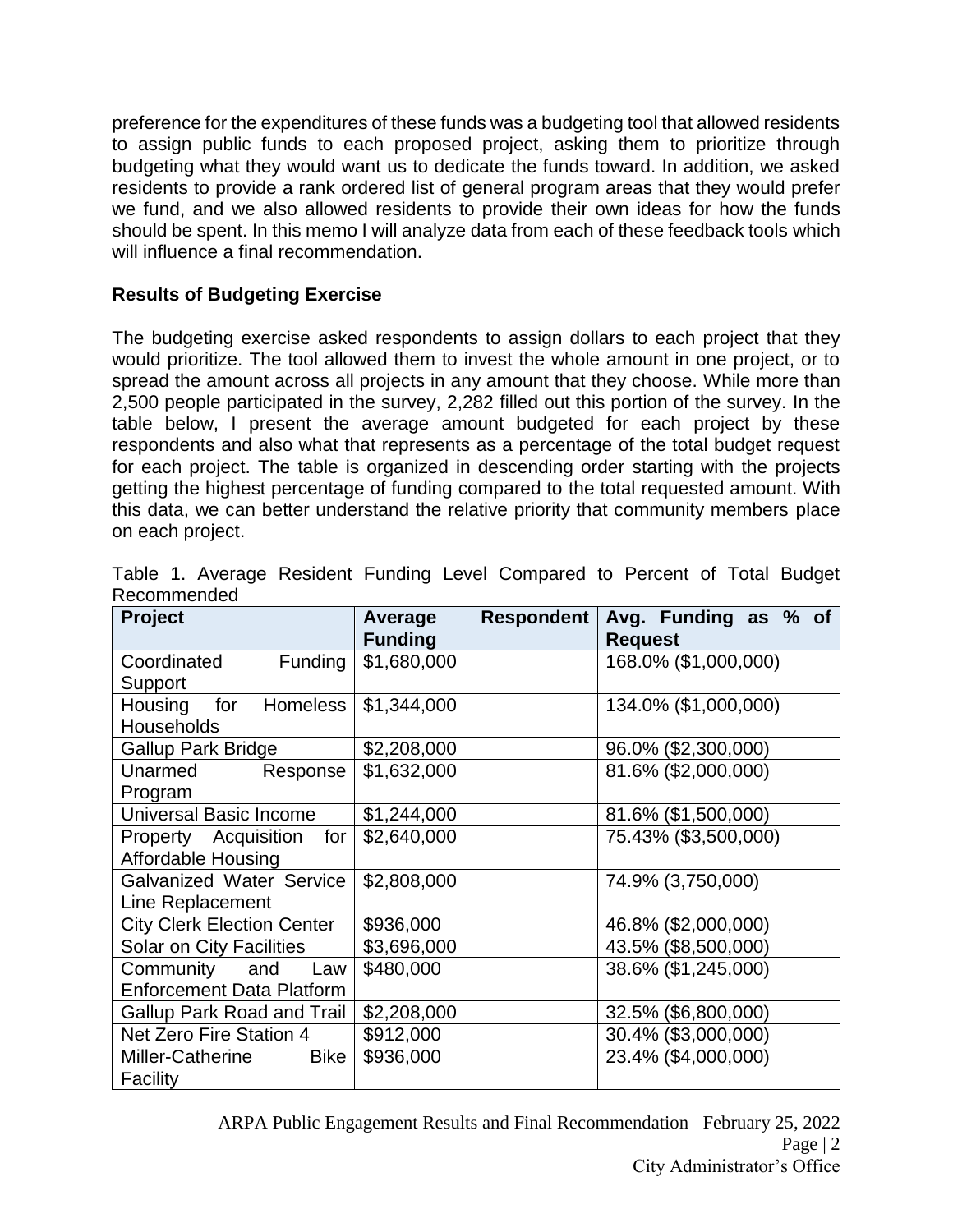| Vision         | ∠ero | Plan   $$1,848,000$ | 19.45% (\$9,500,000) |
|----------------|------|---------------------|----------------------|
| Implementation |      |                     |                      |

It is worth noting that the Gallup Park Bridge project is represented twice because we bifurcated the project on the survey, noting that it only needed \$2.3 million to replace the bridge, but would need a total of \$6.8 million to replace the trail, roads, and parking lot as well. The public reacted by recommending nearly enough to replace the bridge, but not enough to complete the entire project. Additionally, we indicated on the survey that the universal basic income pilot needed \$1.5 million to move forward, and so we used that as the denominator to indicate full funding.

Drilling further into the data, we also can present how many respondents chose to fund a project, outlined in the table below and again organized in descending order with the most common selection at the top of the table.

| Project                                                  | <b>Respondents</b><br>No.<br><b>of</b><br><b>Selecting</b> | $\%$<br><b>Respondents</b><br><b>of</b><br><b>Selecting</b> |
|----------------------------------------------------------|------------------------------------------------------------|-------------------------------------------------------------|
| Housing<br>for<br>Homeless<br>Households                 | 1963                                                       | 86.0%                                                       |
| <b>Galvanized Water Service</b><br>Line Replacement      | 1765                                                       | 77.3%                                                       |
| Unarmed<br>Response<br>Program                           | 1735                                                       | 76.0%                                                       |
| Property Acquisition for<br><b>Affordable Housing</b>    | 1697                                                       | 74.4%                                                       |
| Solar on City Facilities                                 | 1562                                                       | 68.5%                                                       |
| Coordinated<br>Funding<br>Support                        | 1443                                                       | 63.2%                                                       |
| Gallup Park Bridge, Trail,<br>and Road                   | 1319                                                       | 57.8%                                                       |
| <b>City Clerk Election Center</b>                        | 1235                                                       | 54.1%                                                       |
| <b>Universal Basic Income</b>                            | 1206                                                       | 52.9%                                                       |
| Community and<br>Law<br><b>Enforcement Data Platform</b> | 1019                                                       | 44.7%                                                       |
| Vision<br>Plan<br>Zero<br>Implementation                 | 939                                                        | 41.2%                                                       |
| Net Zero Fire Station 4                                  | 827                                                        | 36.2%                                                       |
| Miller-Catherine<br><b>Bike</b><br>Facility              | 699                                                        | 30.6%                                                       |

Table 2. Number or Respondents Selecting Each Project

Finally, we also were able to determine the number of respondents who recommended full funding for each project. That data is provided below, again in descending order with the most common selection appearing at the top of the table.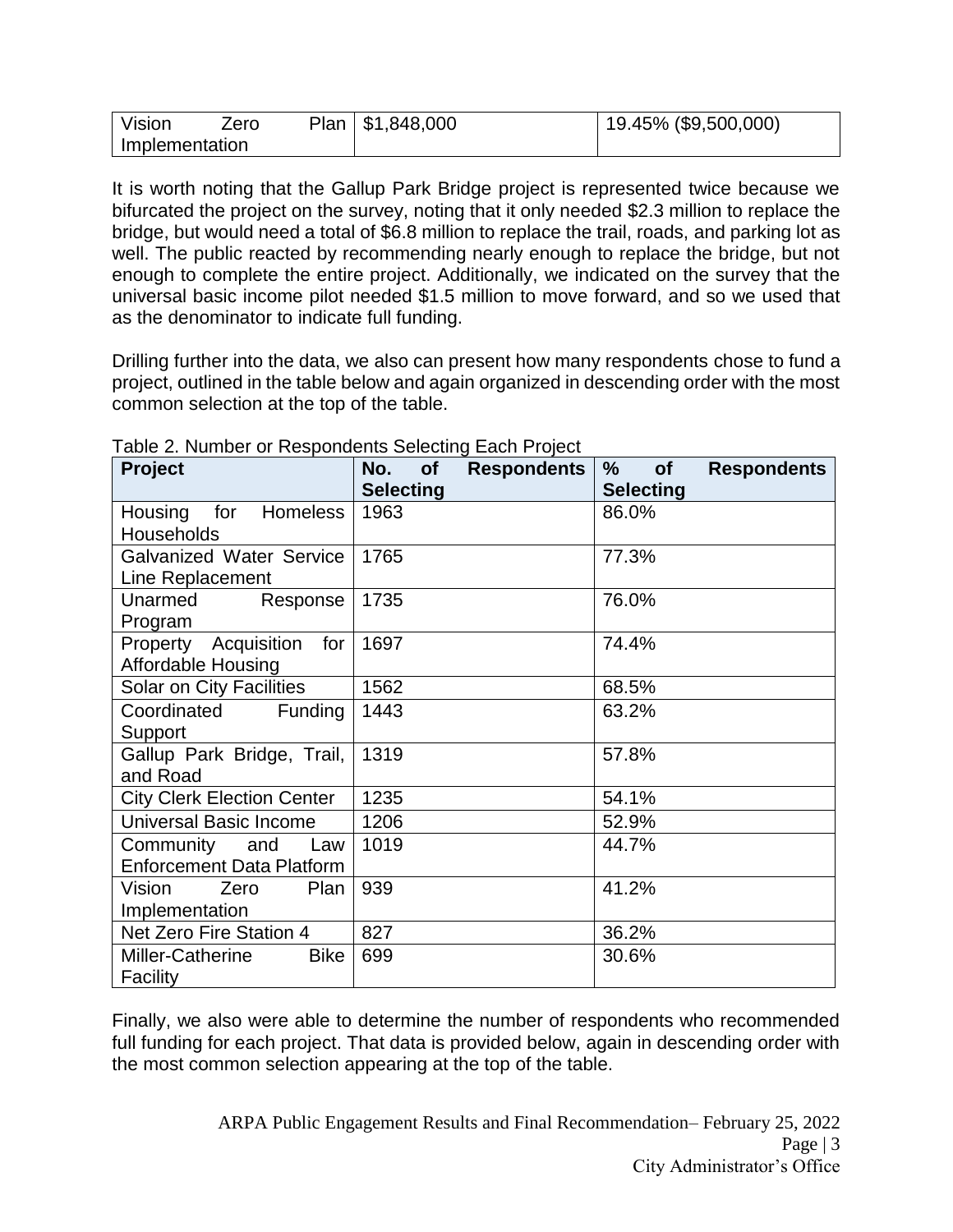| Project                           | No.<br><b>Respondents</b><br><b>of</b> | $\frac{0}{0}$<br><b>of</b><br><b>Respondents</b> |
|-----------------------------------|----------------------------------------|--------------------------------------------------|
|                                   | <b>Selecting</b>                       | <b>Selecting</b>                                 |
| Housing<br><b>Homeless</b><br>for | 1918                                   | 84.0%                                            |
| Households                        |                                        |                                                  |
| Unarmed<br>Response               | 1450                                   | 63.5%                                            |
| Program                           |                                        |                                                  |
| Property Acquisition<br>for       | 1444                                   | 63.3%                                            |
| <b>Affordable Housing</b>         |                                        |                                                  |
| <b>Galvanized Water Service</b>   | 1293                                   | 56.7%                                            |
| Line Replacement                  |                                        |                                                  |
| <b>Universal Basic Income</b>     | 1123                                   | 49.2%                                            |
| <b>Gallup Park Bridge</b>         | 1080                                   | 47.3%                                            |
| Community<br>and<br>Law           | 920                                    | 40.3%                                            |
| <b>Enforcement Data Platform</b>  |                                        |                                                  |
| <b>City Clerk Election Center</b> | 829                                    | 36.3%                                            |
| Coordinated<br><b>Funding</b>     | 572                                    | 25.1%                                            |
| Support                           |                                        |                                                  |
| Net Zero Fire Station 4           | 533                                    | 23.4%                                            |
| Solar on City Facilities          | 526                                    | 23.1%                                            |
| <b>Gallup Park Road and Trail</b> | 432                                    | 18.9%                                            |
| Miller-Catherin Bike Facility     | 395                                    | 17.3%                                            |
| Vision<br>Zero<br>Plan            | 165                                    | 7.2%                                             |
| Implementation                    |                                        |                                                  |

| Table 3. Number of Respondents Selecting Full Funding for Each Project |  |  |
|------------------------------------------------------------------------|--|--|
|                                                                        |  |  |
|                                                                        |  |  |
|                                                                        |  |  |

With this survey data, we can use these three tables to construct a priority matrix by scoring each project in rank order from each table, awarding the most points to the highest ranked projects.

| Project                                            | <b>Table</b><br><b>Rank</b> | Table 2<br><b>Rank</b> | Table 3<br><b>Rank</b> | <b>Overall</b><br><b>Score</b> |
|----------------------------------------------------|-----------------------------|------------------------|------------------------|--------------------------------|
| <b>Housing for Homeless Households</b>             | 13                          | 14                     | 14                     | 41                             |
| <b>Unarmed Response Program</b>                    | 11                          | 12                     | 13                     | 36                             |
| Galvanized Water Service<br>Line                   | 8                           | 13                     | 11                     | 32                             |
| Replacement                                        |                             |                        |                        |                                |
| <b>Property Acquisition for Affordable Housing</b> | 9                           | 11                     | 12                     | 32                             |
| <b>Coordinated Funding Support</b>                 | 14                          | 9                      | 6                      | 29                             |
| <b>Gallup Park Bridge</b>                          | 12                          | $\overline{7}$         | 9                      | 28                             |
| <b>Universal Basic Income</b>                      | 10                          | 5                      | 10                     | 25                             |
| <b>Solar on City Facilities</b>                    | 6                           | 10                     | 4                      | 20                             |
| <b>City Clerk Election Center</b>                  | 7                           | 6                      | $\overline{7}$         | 20                             |
| Community and Law Enforcement Data                 | 5                           | $\overline{4}$         | 8                      | 17                             |
| Platform                                           |                             |                        |                        |                                |
| <b>Gallup Park Road and Trail</b>                  | 4                           | 7                      | 3                      | 14                             |

ARPA Public Engagement Results and Final Recommendation– February 25, 2022 Page | 4 City Administrator's Office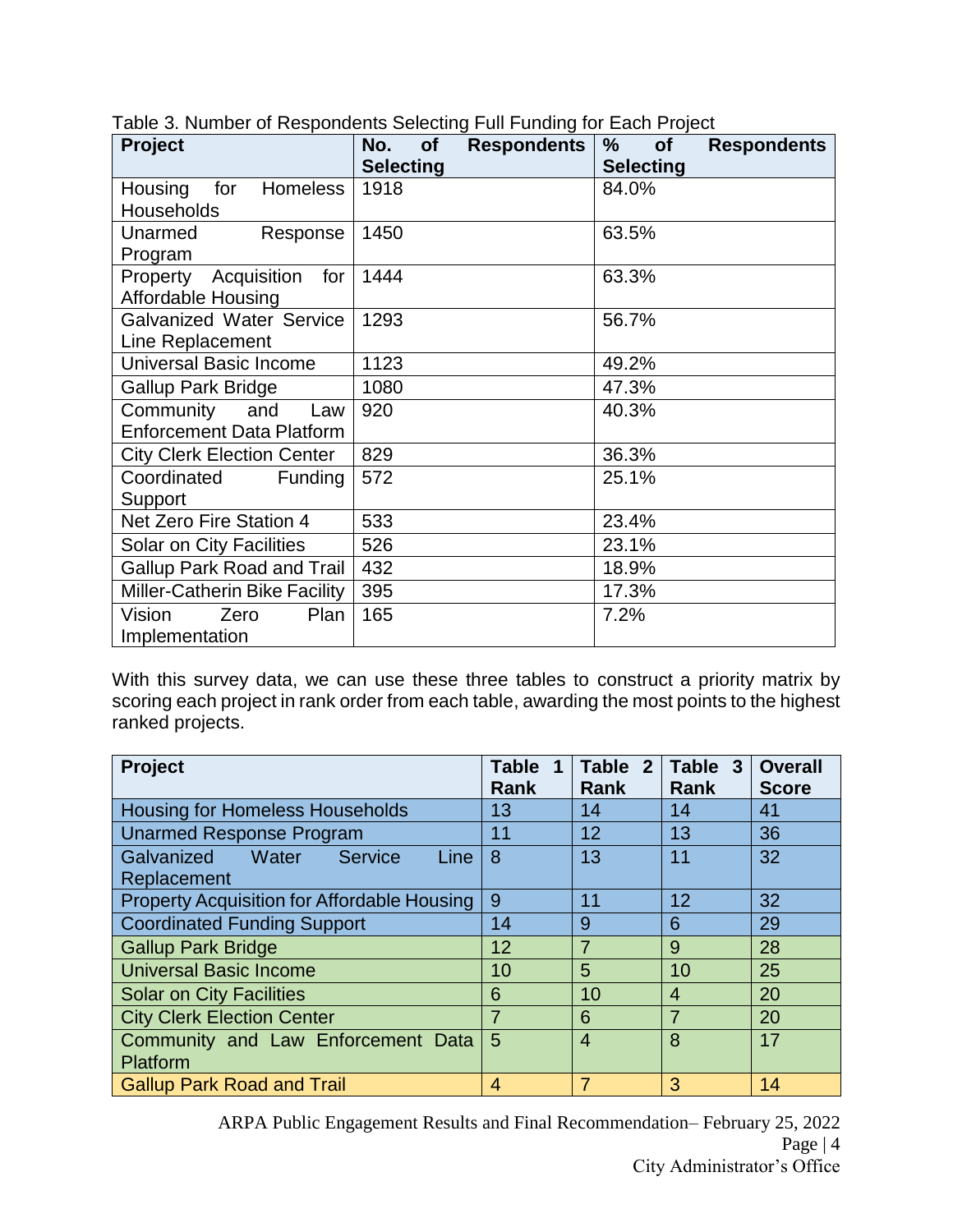| Net Zero Fire Station 4               |  |  |
|---------------------------------------|--|--|
| Vision Zero Plan Implementation       |  |  |
| <b>Miller-Catherine Bike Facility</b> |  |  |

Projects highlighted in blue rest in the upper third of scoring and could be considered high priority. Those in green are in the middle third and could be considered medium priority. Projects in yellow scored in the bottom third and could be considered low priority.

# **Prioritization by Project Type**

We also asked respondents to rank project types so we could get a better general understanding of how the community might approach prioritization philosophically, and therefore we could get an idea of how to better prioritize projects that were suggested by the community. That prioritization is as follows and is based on 2,560 responses.

- 1. Human and Social Services
- 2. Affordable Housing
- 3. Water Quality
- 4. Carbon Neutrality
- 5. Transportation and Mobility Safety
- 6. Funding to Support the Arts
- 7. Election Integrity

We included funding to support the arts on this list because of the strong sentiments expressed by those who attended our community meetings. The priorities expressed in this list largely comport with the priorities expressed in the budgeting exercise, where projects centered around human and social services generally scored much higher than other projects, followed by carbon neutrality and transportation projects.

## **Suggestions from the Community**

We received suggestions from 39 community members during our engagement process with 53 total suggestions. Funding for the arts was the most prominent suggestion, having been suggested by 12 community members. Following that, eight respondents suggested investing more funds in fixing the roads, three suggested investing funds in the Center of the City, and two each suggested funding improvements to the farmer's market, installing public restrooms, doing more to address homelessness, and investing more in affordable housing.

We also received one suggestion each to invest more in landscaping on city properties, invest funds to address stormwater runoff issues in residential neighborhoods, fund at least part of the South State Street project, fix the West Park band shell, install solar panels on AAHC properties, invest funds in the Treeline Trail, install a sound barrier between M-14 and Wines Elementary, fund a plan to create railroad quiet zones, create a new dog park, invest funds in Liberty Plaza, pursue a land use plan update, improve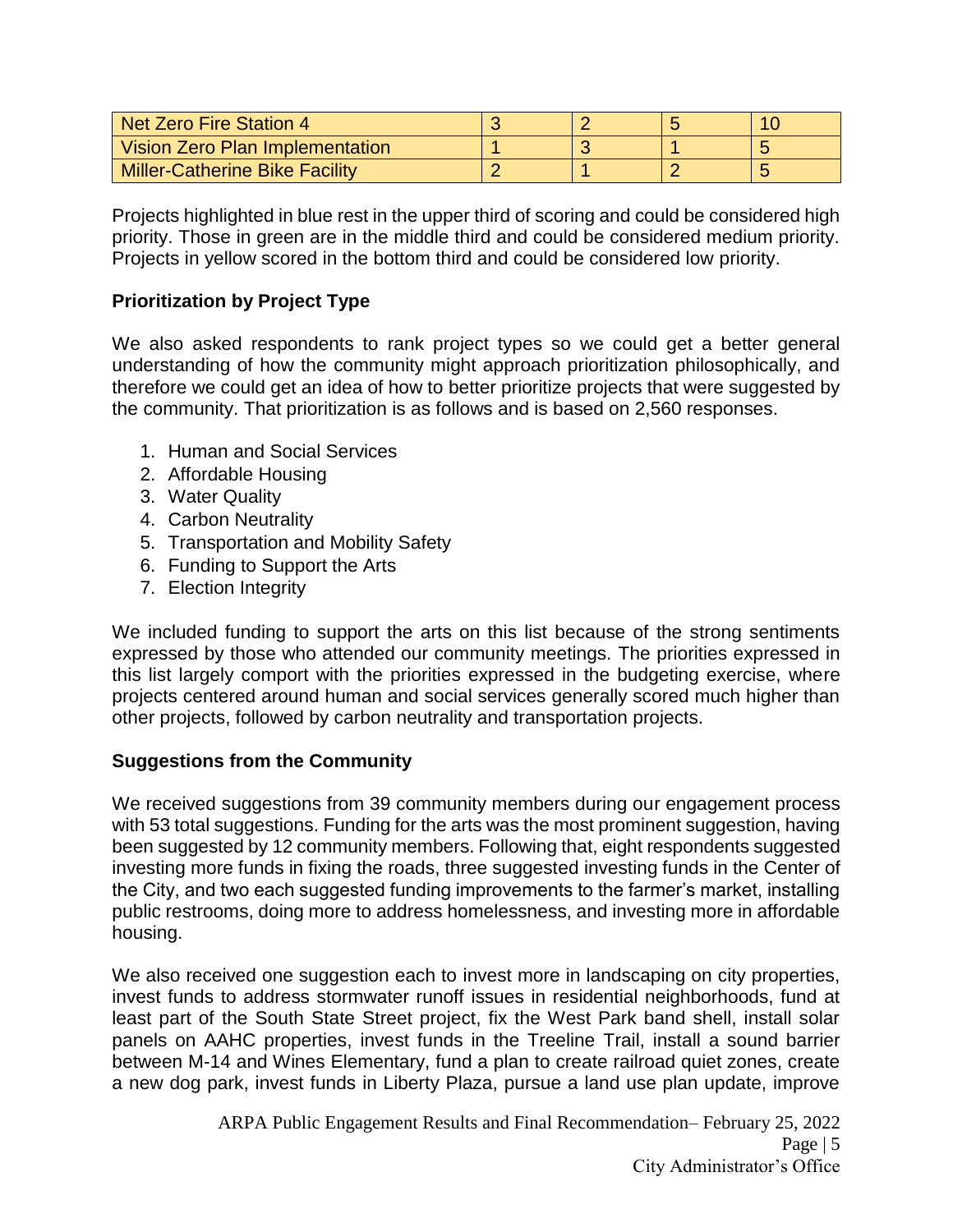community engagement practices, hire a team of neighborhood organizers to support city services, distribute free water tests to every home in Ann Arbor, and provide direct assistance to those with long COVID. Some wrote in to bolster their support for the original list of projects, including previously mentioned comments supporting strategies to address homelessness and build more affordable housing. We also received comments in support of our Vision Zero plan implementation, the work proposed in Gallup Park, funding for human services, the plan to replace galvanized steel water lines, and the universal basic income proposal. Finally, we also received a suggestion to simply return the money to residents in the form of checks (which works out to roughly \$200 per resident), and to decline the funding in favor of donating it to neighboring municipalities who might demonstrate a higher need for the funds.

A complete list of the suggestions as written by the community members is provided in a companion memo.

In evaluating these suggestions, some of them are either not eligible or not advisable to fund with ARPA dollars. For instance, it is not recommended to return the funds to the federal government or to donate them to a neighboring municipality, though this might be permissible under the federal rules. Additionally, proposals like improving our landscaping activities, pursuing a land use plan update, providing funding for the Center of the City, installing public restrooms, fixing the West Park band shell, creating a new dog park, investing in the Farmer's Market, or improving community engagement practices may be laudable and fundable but can also likely be funded out of our normal operating, capital, or millage funds. Conversely, projects like the Treeline Trail, improvements to road funding, improvements to stormwater infrastructure, and the State Street project are of such size and quality that they will have to be funded through private philanthropy or federal/state grant dollars. In other words, the ARPA funds would likely be unable to make an impact on these projects because of their size and long timelines for completion.

There are also some suggestions that likely aren't a good fit for the ARPA funds because of other strategic reasons. Installing a sound barrier between M-14 and Wines Elementary is a project that would have to be managed between MDOT and the Ann Arbor Public Schools, rather than the City. Hiring a team of neighborhood organizers is not something staff can recommend as a best and highest use of the ARPA funds, partially because we would be incurring liability on our operating funds once the ARPA funds ran out and partially because there is no prior direction of Council to create a program like this. Affordable water testing is available through Washtenaw County, and in addition it is likely that most Ann Arbor residents can afford private water testing on their own, so providing free water testing is not likely to solve a public policy dilemma for the community. Providing assistance for those with long COVID who require additional aid is something that can likely be addressed through funding for human services support.

Among the remaining suggestions, there are four that are novel, fundable under the federal guidelines, and that may meet with preexisting city priorities as outlined by the Council. Those include: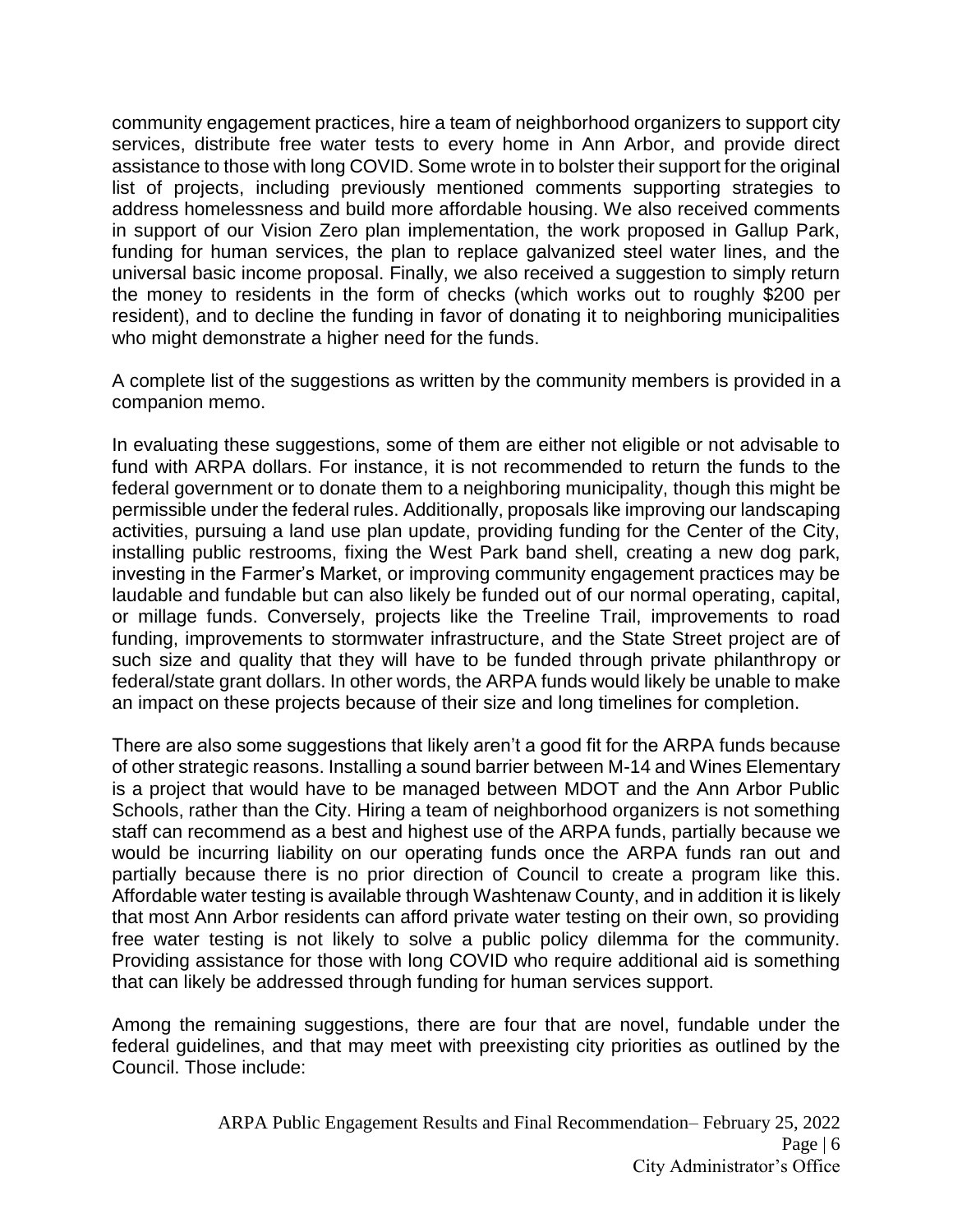- Funding for the arts
- Funding for improvements to Liberty Plaza
- Install solar panels on AAHC properties
- Create railroad quiet zones

It is important for city decision makers to note that the railroad quiet zone project is one that we have studied and rendered a plan to implement. However, the total cost of the program in 2019 was between \$7-8 million (likely higher now because of inflation in construction costs), and it was not included in the original recommendation because the Council has prioritized other transportation initiatives over it (for instance, the Vision Zero plan implementation). If we are going to fund a major transportation initiative, it is recommended that we stick to a preeminent Council priority.

We have been working with our federal elected officials to get funding to solarize our AAHC properties. There is a strong belief that because this project centers around carbon neutrality, affordable housing, and providing service to low- and moderate-income households, it is a good candidate for funding from any number of federal initiatives. Therefore, I would recommend that we not prioritize it for funding from the ARPA program and instead continue to seek an alternative federal or state source to fund it.

There has been a working group of city and civic leaders convened over the last several months to discuss and implement solutions to ongoing issues in Liberty Plaza. The work of this group will likely result in a solution that requires city resources that are not currently budgeted. Because of the exigent nature of this project, the long-standing interest in making improvements to this location from key stakeholders, it may be appropriate to prioritize a small amount of ARPA funding for use at this site.

We have heard loud and clear from the arts community that they would like to have a portion of these funds dedicated to artists who have been the most adversely affected by the pandemic. So, we would propose the City create a grant program to award up to \$10,000 to artists to pursue an artistic endeavor that would be displayed or performed in the City of Ann Arbor. This would be direct payment to artists rather than to art institutions, non-profits, or businesses. My recommendation would be that we ask a local arts organization to help administer the award process.

Finally, a notable project that was received a lower priority from the public engagement process but that is still a strategic priority of the city is the Fire Station 4 Net Zero Fire House. This project will not be included in the ARPA final recommendation, however it will remain a priority for the city and can be funded through other infrastructure funds and in the city's capital improvement plan.

## **Final Recommendation**

ARPA Public Engagement Results and Final Recommendation– February 25, 2022 Given the feedback that we have received from the community, I recommend moving forward with a final funding recommendation that fully funds all the high priority projects indicated in Table 3, partially funds most of the medium priority projects indicated in Table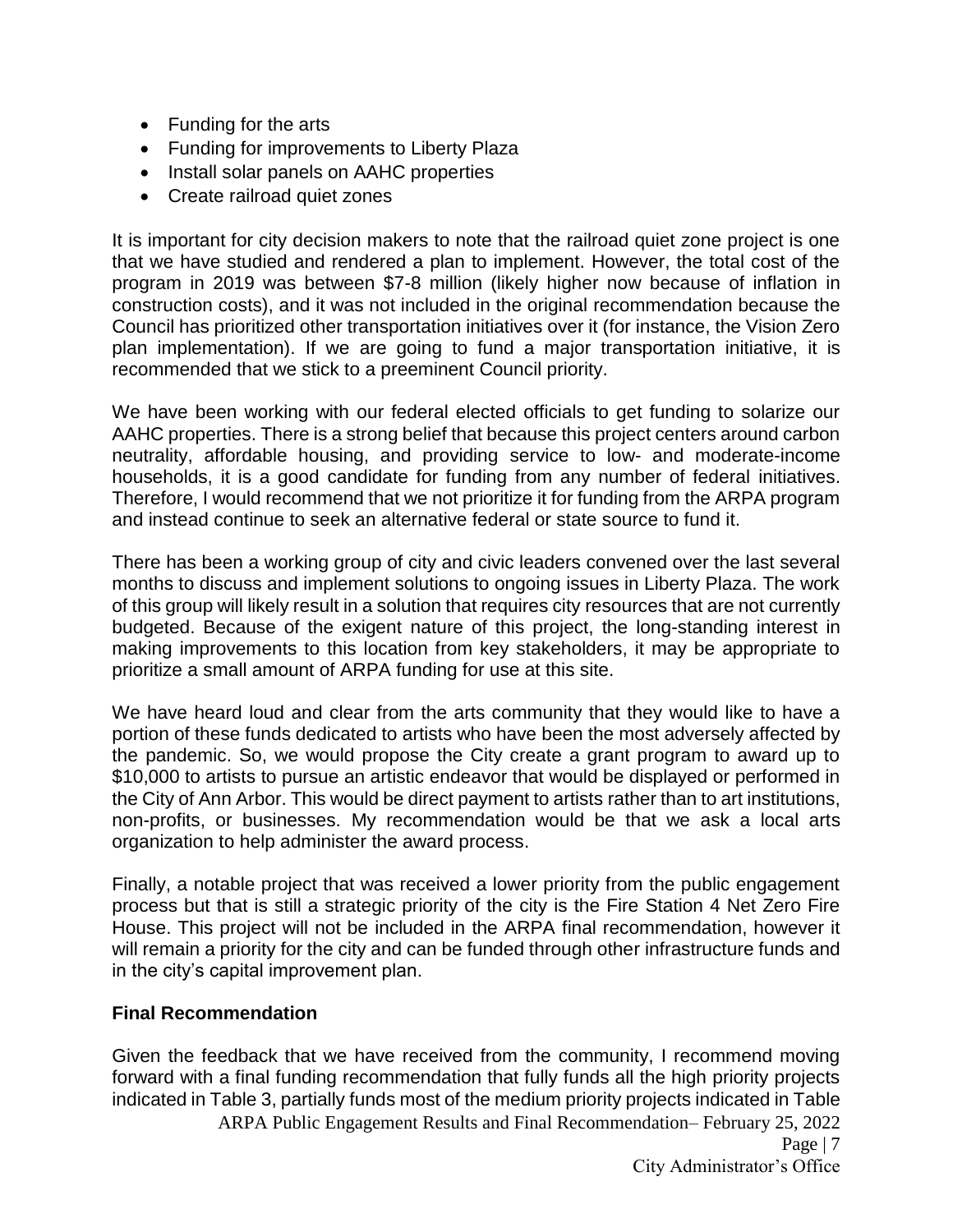3, includes some degree of funding for the Vision Zero Plan implementation, and includes some funding to support artists and initiatives moving forward at Liberty Plaza.

While the community feedback ranked the Vision Zero project low, we also received feedback from the rank order prioritization exercise that transportation and mobility projects should be a medium priority, the public still awarded nearly \$2 million to this project in the budgeting exercise, and the Vision Zero Plan implementation has been identified as a priority of the Council. Therefore, I think it is appropriate to include the Vision Zero Plan implementation in the final recommendation at approximately the funding level that the public assigned to it in the budgeting exercise.

The galvanized water service line replacement project has received less funding than originally recommended because of data collected by Public Works over the last few months indicating that the number of galvanized service lines in the city is much smaller than was originally predicted. The amount of funding recommended for this project should allow us to finish the replacement work in the city.

| Project                            | <b>Funding Amount</b> | <b>Completes Initiative?</b> |  |
|------------------------------------|-----------------------|------------------------------|--|
| for<br>Housing<br><b>Homeless</b>  | \$1,000,000           | Yes                          |  |
| Households                         |                       |                              |  |
| <b>Unarmed Response</b>            | \$3,500,000           | <b>No</b>                    |  |
| Galvanized Water Service           | \$2,000,000           | Yes                          |  |
| Line Replacement                   |                       |                              |  |
| for<br>Property Acquisition        | \$3,500,000           | Yes                          |  |
| <b>Affordable Housing</b>          |                       |                              |  |
| <b>Coordinated Funding Support</b> | \$1,682,630           |                              |  |
| <b>Gallup Park Bridge</b>          | \$2,300,000           | Yes (bridge only)            |  |
| <b>Universal Basic Income</b>      | \$1,600,000           | Yes                          |  |
| Solar on City Facilities           | \$4,500,000           | <b>No</b>                    |  |
| <b>City Clerk Election Center</b>  | \$1,000,000           | Yes                          |  |
| Funding for the Arts               | \$500,000             |                              |  |
| Community and<br>Law               | \$500,000             | <b>No</b>                    |  |
| <b>Enforcement Data Platform</b>   |                       |                              |  |
| Plan<br>Vision<br>Zero             | \$2,000,000           | <b>No</b>                    |  |
| Implementation                     |                       |                              |  |
| <b>Liberty Plaza</b>               | \$100,000             | <b>No</b>                    |  |

Following these parameters, I provide the following final recommendation for Council's consideration:

Attachments: 1) Draft Resolution and 2) ARPA Community Suggestions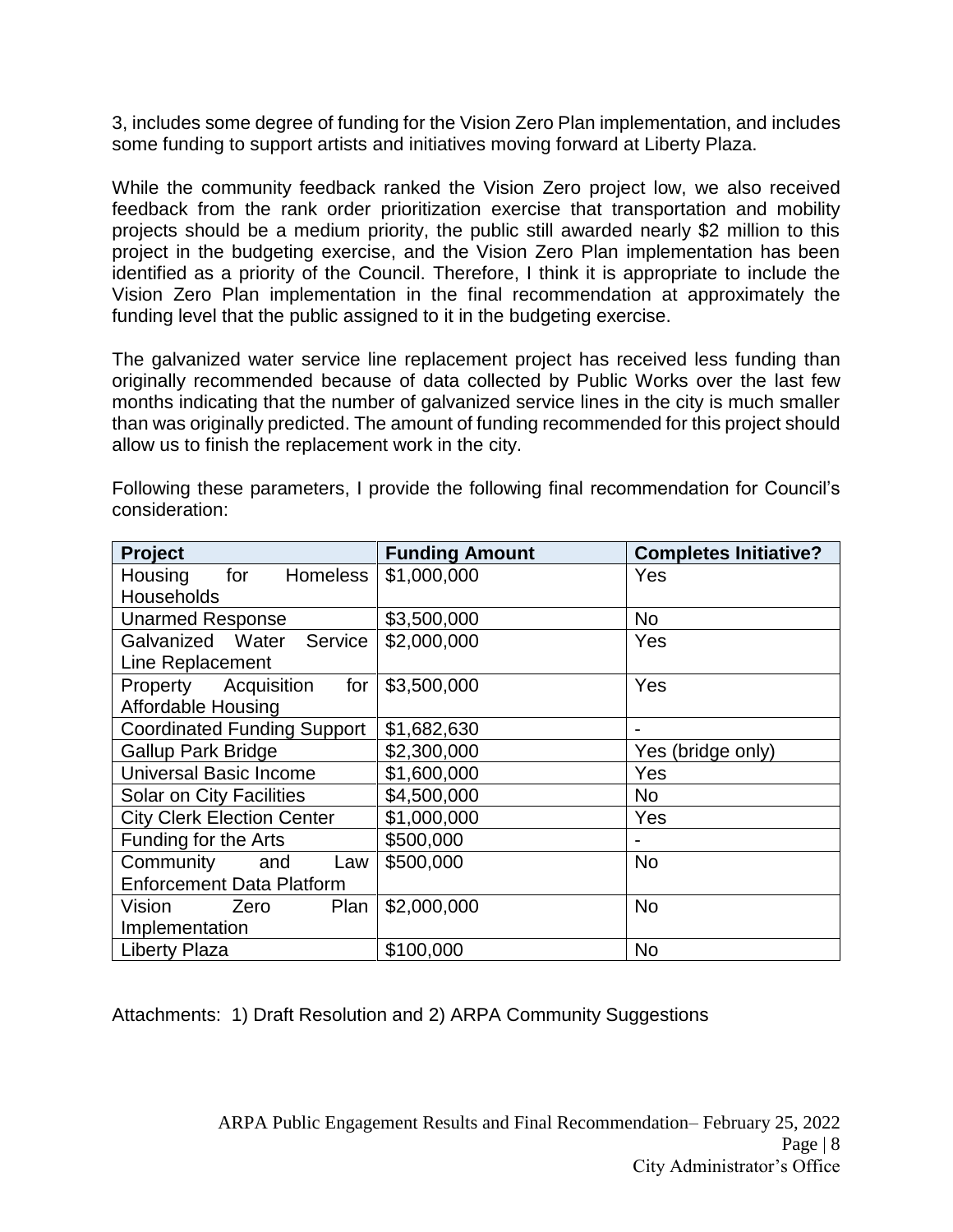## **..Title**

Resolution to Direct the Allocation and ARPA Funds

## **..Memorandum**

In 2021 the City of Ann Arbor was informed that it would be awarded \$24.2 million in federal American Rescue Plan Act funds. Following that notice, the City Council directed the City Administrator to prepare a plan for allocating the funds. On October 1, 2021 the City Administrator sent a plan to Council outline potential eligible projects and recommending a public engagement campaign to help prioritize the funds. Following that, City Council adopted resolution R-21-396 which so directed a public engagement campaign and directed the City Administrator to provide a final allocation plan by March 1, 2022. Staff engaged in a robust public engagement campaign in January and February of 2022 which resulted in more than 250 attendees at virtual town halls and more than 2,500 participants in an online survey. On February 25, 2022, the City Administrator communicated a report on the outcome of the public engagement campaign and final draft recommendation for Council's approval.

## **..Staff**

Prepared by: John Fournier, Assistant City Administrator Reviewed by: Marti Praschan, CFO

Approved by: Milton Dohoney Jr., Interim City Administrator

## **..Body**

Whereas, On March 11, 2021 the American Rescue Plan was enacted, creating a program for state and local government relief related to the economic conditions created by the COVID-19 Pandemic;

Whereas, The City of Ann Arbor will receive \$24,182,630 from the federal government related to this program;

Whereas, On June 7, 2021 the Ann Arbor City Council adopted resolution R-21-215 which directed the City Administrator to provide a recommendation for prioritizing the allocation of the ARP funds;

Whereas, Throughout the summer staff reviewed the federal regulations that guide this program, evaluated city needs and priorities as set by the Council, and considered which initiatives would be the best fit for these funds;

Whereas, On October 1, 2021 the City Administrator provided a plan to the Council for the allocation of funds, and subsequently thereafter the Council endorsed a public engagement campaign to help prioritize the funds;

Whereas, A public engagement campaign was held in January and February of 2022, attracting 250 attendees to public meetings and garnering more than 2,500 responses to an online survey and budgeting tool; and

Whereas, On February 25, 2022 the City Administrator provided a report on the outcome of the public engagement campaign and final draft recommendation for Council's consideration;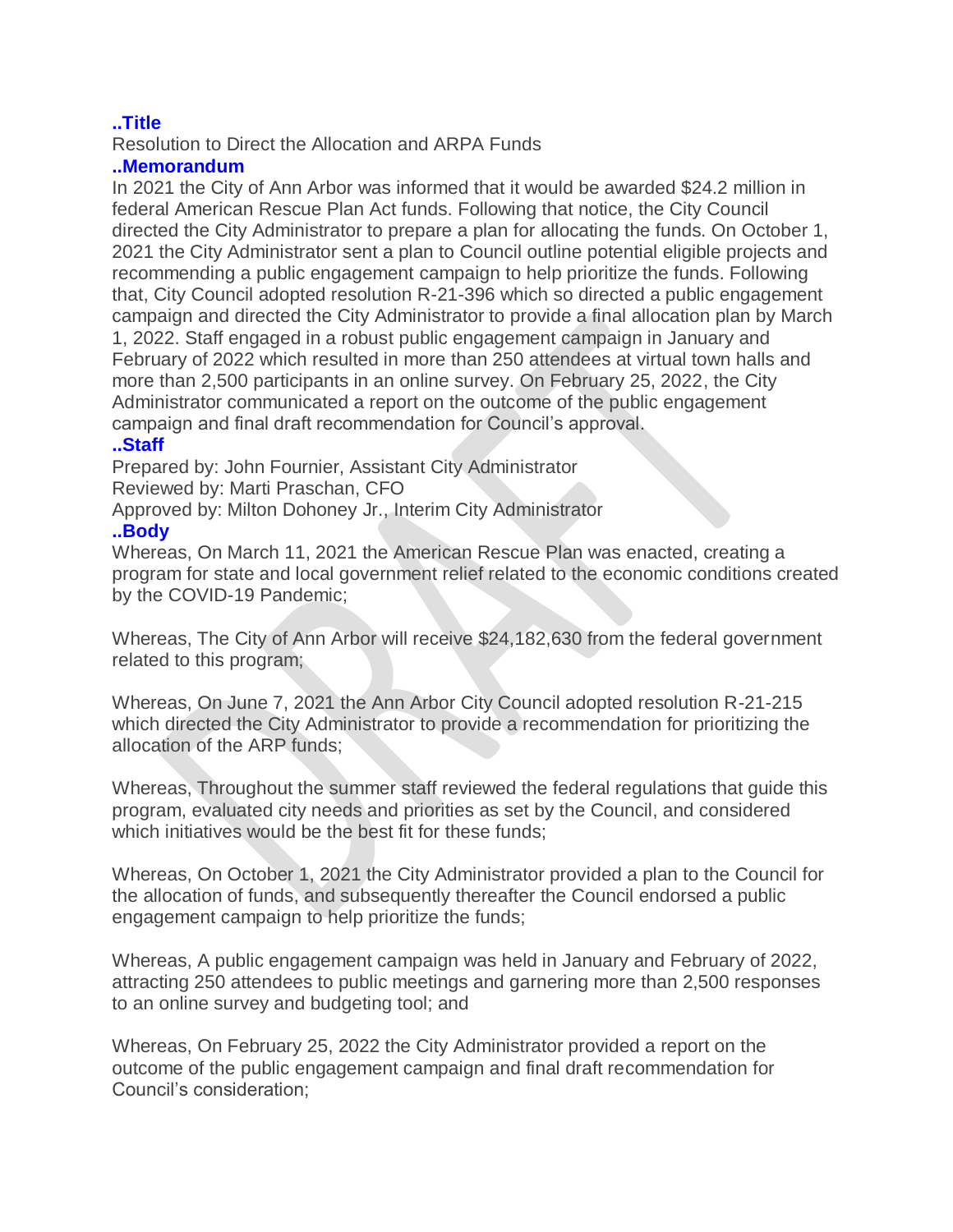RESOLVED, The City Council directs the City Administrator to implement the following allocation of ARPA funds, and to take all necessary steps to facilitate their expenditure including the preparation of budget resolutions that must come back to the Council for final approval:

| Project                            | <b>Funding Amount</b> | <b>Completes Initiative?</b> |
|------------------------------------|-----------------------|------------------------------|
| <b>Housing for Homeless</b>        | \$1,000,000           | Yes                          |
| Households                         |                       |                              |
| <b>Unarmed Response</b>            | \$3,500,000           | <b>No</b>                    |
| <b>Galvanized Water Service</b>    | \$2,000,000           | Yes                          |
| Line Replacement                   |                       |                              |
| <b>Property Acquisition for</b>    | \$3,500,000           | Yes                          |
| <b>Affordable Housing</b>          |                       |                              |
| <b>Coordinated Funding Support</b> | \$1,682,630           |                              |
| <b>Gallup Park Bridge</b>          | \$2,300,000           | Yes (bridge only)            |
| <b>Universal Basic Income</b>      | \$1,600,000           | <b>Yes</b>                   |
| <b>Solar on City Facilities</b>    | \$4,500,000           | No                           |
| <b>City Clerk Election Center</b>  | \$1,000,000           | Yes                          |
| Funding for the Arts               | \$500,000             |                              |
| Community and Law                  | \$500,000             | <b>No</b>                    |
| <b>Enforcement Data Platform</b>   |                       |                              |
| Vision Zero Plan                   | \$2,000,000           | <b>No</b>                    |
| Implementation                     |                       |                              |
| <b>Liberty Plaza</b>               | \$100,000             | <b>No</b>                    |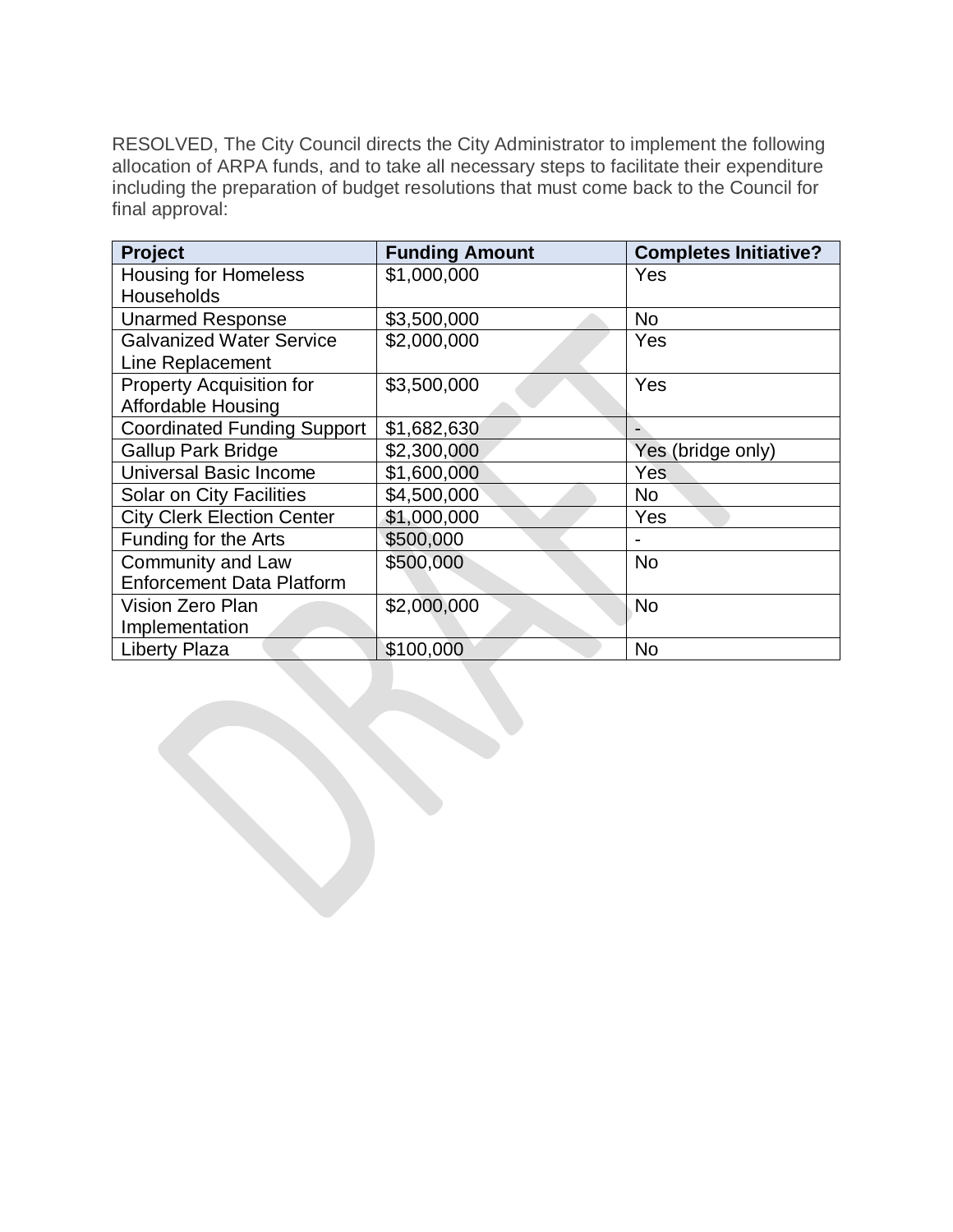

This memo details the community suggestions that were received for use of the ARPA funds. We received suggestions from 39 community members during our engagement process, with many people making multiple suggestions per communication for 53 total suggestions. Funding for the arts was the most prominent suggestion, having been suggested by 12 community members. Following that, eight respondents suggesting investing more funds in fixing the roads, three suggesting investing funds in the Center of the City, and two each suggested funding improvements to the farmer's market, installing public restrooms, doing more to address homelessness, and investing more in affordable housing.

We also received one suggestion each to invest more in landscaping on city properties, invest funds to address stormwater runoff issues in residential neighborhoods, fund at least part of the South State Street project, fix the West Park band shell, install solar panels on AAHC properties, invest funds in the Treeline Trail, install a sound barrier between M-14 and Wines Elementary, fund a plan to create railroad quiet zones, create a new dog park, invest funds in Liberty Plaza, pursue a land use plan update, improve community engagement practices, hire a team of neighborhood organizers to support city services, distribute water tests to every home in Ann Arbor, and provide direct assistance to those with long COVID. Some wrote in to bolster their support for the original list of projects, including previously mentioned comments support strategies to address homelessness and build more affordable housing. We also received comments in support of our Vision Zero plan implementation, the work proposed in Gallup Park, funding for human services, the plan to replace galvanized steel water lines, and the universal basic income proposal. Finally, we also received a suggestion to simply return the money to residents in the form of checks (roughly \$200 per resident), and to decline the funding in favor of donating it to neighboring municipalities who might demonstrate a higher need for the funds.

A complete list of the suggestions as written by the community members who sent them in is provided below.

ID: 001

Date: 1/6/22

Community Member: Linda Bidlack

Topics: Landscaping, water management and flooding, roads

I understand that the City of Ann Arbor is looking for "transformative" projects to spend the APRF funding. As a longtime citizen of Ann Arbor, I have noticed that some fundamental maintenance projects have been unfunded for more than 30 years, while the sexy new projects like "bike paths" and adding "art" around the city do receive funding time and time again. Let's consider some existing problems before we continue spending on new projects. Please consider funding

Landscaping maintenance and improvement around the city (medians, parks, pocket parks in subdivisions)

The medians on Washtenaw, State Street, and Eisenhower, etc. are a total mess (weeds, unmaintained trees and shrubs, barely cut grass). The small park at the entrance to my subdivision, near the bus stop (on Washtenaw and Medford), barely has the grass cut, and an 80‐year‐old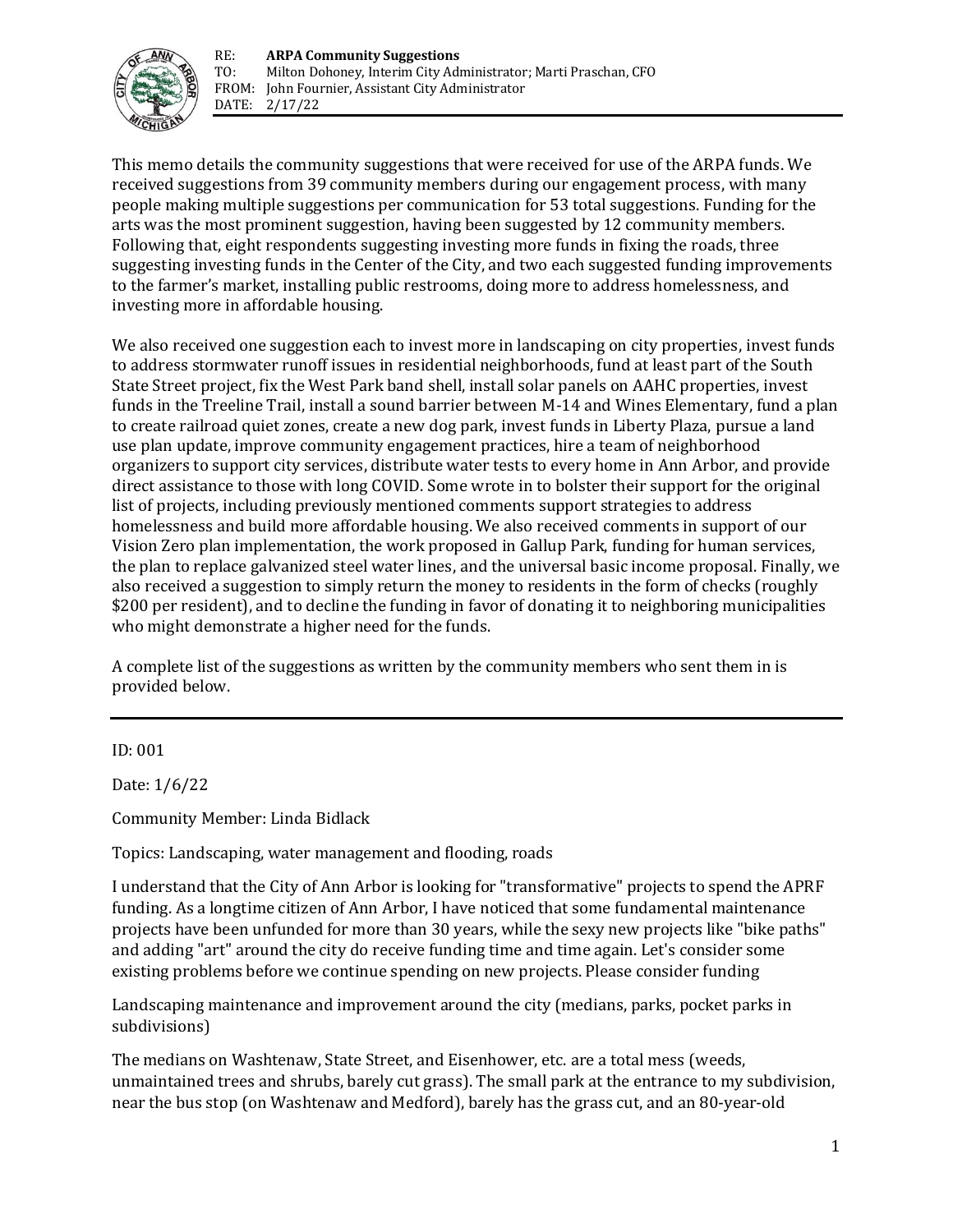

volunteer is the only person trimming the shrubs and trees, and removing weeds. This is disgraceful and only one small example of what is happening throughout the city. Even the poorest towns in Michigan have more pride in caring for their cityscapes.

Funding "water management solutions" for homeowners

Here's just one example: I live in a subdivision built in the 1960s with hilly terrain in a home built at the bottom of a hill. That means our home receives water run-off from all homes higher on the hill. To cope, we have installed french drains to discharge water into the street. It isn't enough. My garage floods when it rains, our garden soil erodes with each rain. The solution to fix my particular issue requires a drainage system on multiple properties. Other homeowners are struggling with flooding, cracked sewer lines, failing retainer walls, and foundation issues due to excessive water and aging infrastructure. These problems are costly to fix, and not covered by home insurance. Offering some kind of financial help would keep people from leaving older homes and moving to new ones.

#### Road Maintenance

"Fix the damn roads!" While some progress has been made, there is still much to do. Thanks for reading, and if you are not the correct person to receive this input, kindly pass it along to the correct person.

Best, Linda

#### ID: 002

Date: 1/16/22; 1/21/22

Community Member: Jeff Hauptman

Topics: South State Street

January 16:

Hi!

Just curious why infrastructure projects that Council has already put forward, but not funded, are not on the list? I've attached an example\*.

Thanks for your feedback!

Jh

\*Attached to this email was the South State Street Corridor Study

January 21:

While there are certainly some worthy projects on the list being submitted, not spending funds on a project approved almost five years ago, a project that will impact the core of the city's future development thus providing millions in potential property tax income, seems like a lost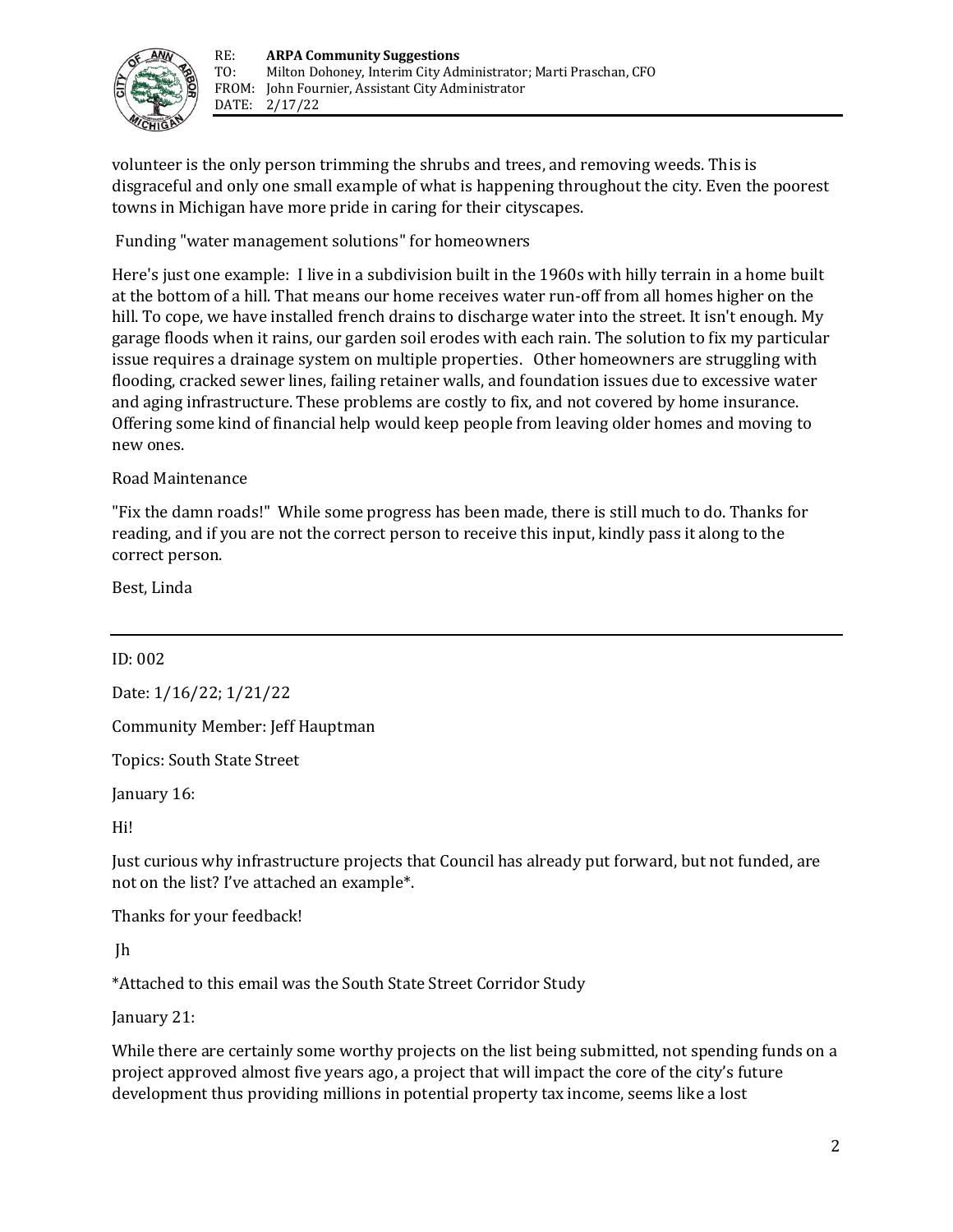

opportunity. At a minimum, why not complete the engineering on the project? Yes, it is a large project, but it also a key part to maximizing the city's goals with the new TC1 zoning.

Thanks,

Jh

### ID: 003

Date: 1/21/22

Community Member: Carol Mull

Topics: Roads

I am a long-time resident of Ann Arbor. I would like to see the money used to fix our roads and upgrade the infrastructure. I do not want the money to go to bike lanes and parks.

Thank you.

Carol E. Mull

ID: 004

Date: 1/28/22

Community Member: Carrie Mayfield

Topics: Roads

Parkwood Ave at Packard. Fix our roads! Neighborhoods Need Help!

ID: 005

Date: 1/28/22, 2/3/22

Community Member: Daniel Ketelaar

Topics: Roads

January 28:

To my view, and considerable others, there is one priority that is NOT EVEN LISTED IN THE OPTIONS! ROADS. The roads in Ann Arbor are abysmal and have been for years. Council and the Mayor should be embarrassed….but apparently they are not. I have traveled to third world country's with better roads than Ann Arbor. What kind of priority is it in which those who "lead" cannot even identify that which is so critical in so many ways.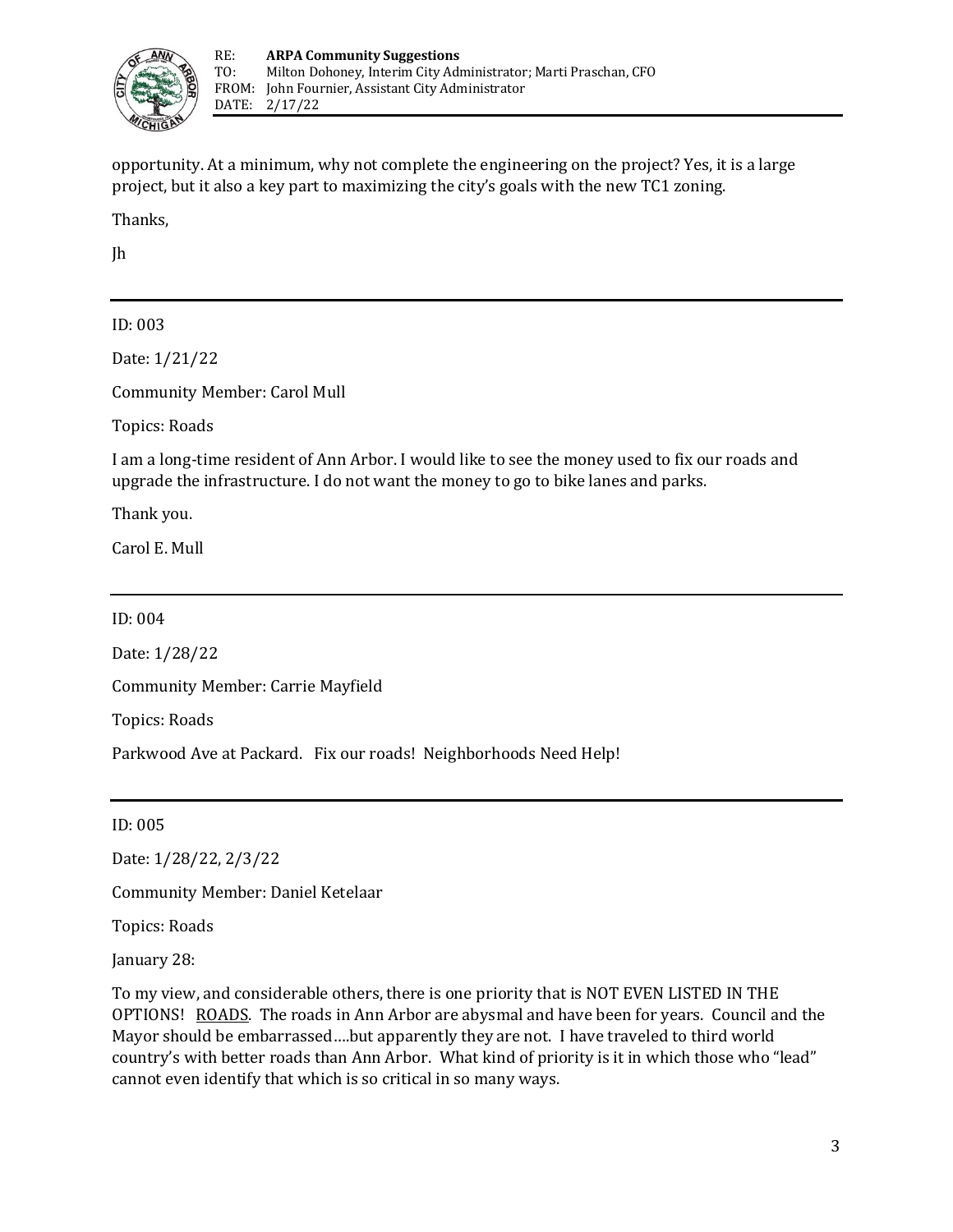

#### FIX WHAT IS BROKEN BEFORE YOU ADD FURTHER ITEMS TO YOUR WISH LIST.

Daniel Ketelaar President, Urban Group Development Company

February 3:

Thank you for the reply. It say a great deal to me, and I am sure to many others, that the maintenance of the roadway infrastructure in our city has such a low priority to those making the "lists" that it is not even in the LIST OF OPTIONS FOR USE OF THE "RESCUE PLAN ACT FUNDING." That needs to be corrected. Citizens in Ann Arbor need to be given this OPTION as a CHOICE.

| Fix the streets!                  |  |
|-----------------------------------|--|
| Topics: Roads                     |  |
| <b>Community Member: Choveyus</b> |  |
| Date: $2/1/22$                    |  |
| ID: 006                           |  |

ID: 007

Date: 2/8/22

Community Member: Lynn Suits

Topics: West Park Bandshell, Funding for the arts, Roads

Dear Rescue,

I tried to fill out the survey which had ,In my opinion, mediocre choices.

Support the Michigan and State Theaters, fix the West Park Band Shell and also CLEAN THE CITY. The sidewalks are filthy and there is litter everywhere.

City hall is an imposing fortress that screams stay away, stay out and go away.

No more bike lanes. Driving downtown is a nightmare. And fix Arbordale. My street is a disgrace. A least put a crosswalk in for the Eberwhite students.

Sincerely,

Lynn Suits

ID: 008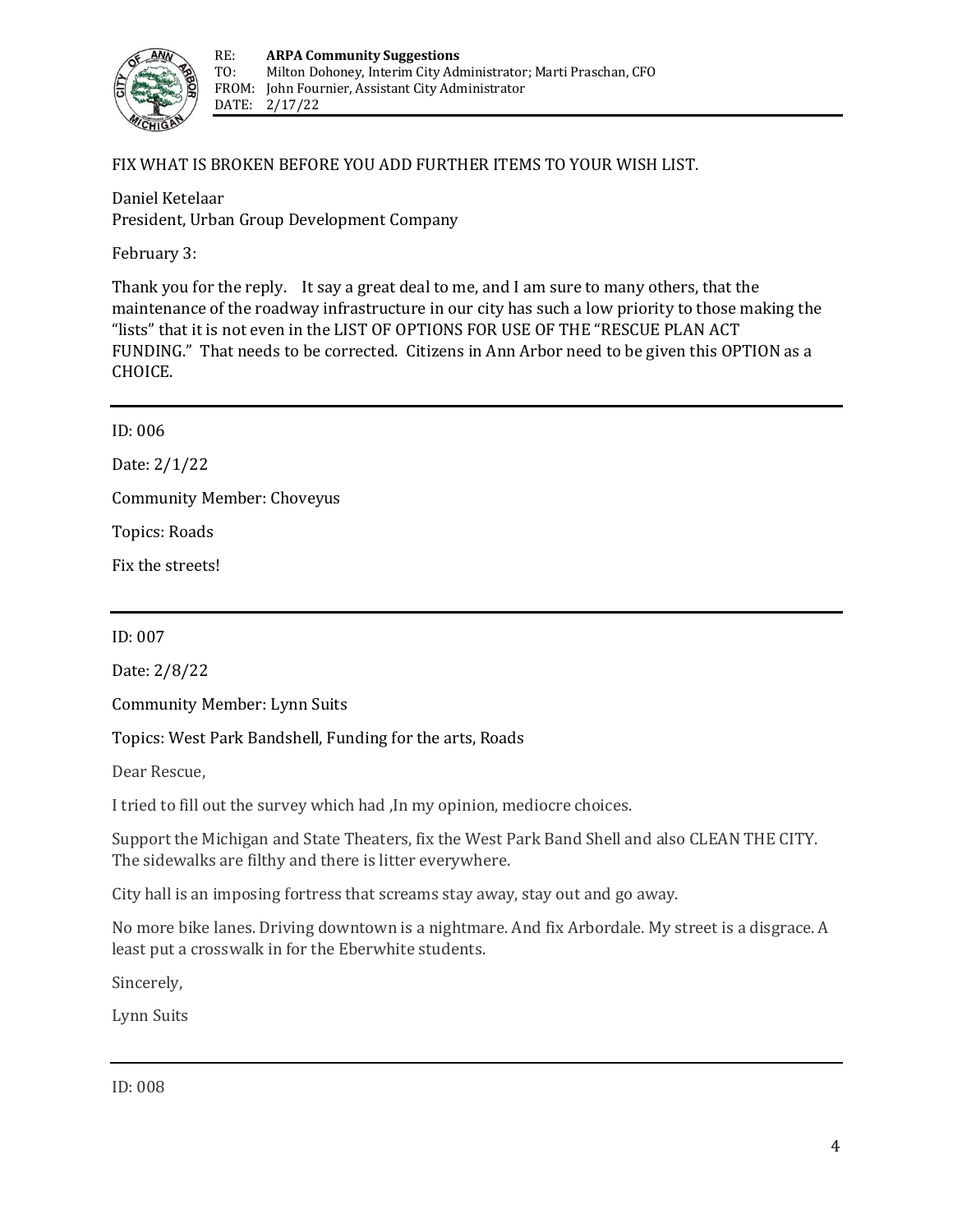

Date: 1/28/22 Community Member: Judith Rowe Topics: Roads Please consider using this money on our streets!!!

ID: 009

Date: 2/4/22

Community member: Edith Kieffer

Topics: Roads, crosswalks, lighting

Good day. I just submitted feedback on city priorities for spending the rescue funds. Thanks for the opportunity. I am concerned about a few things, including what was not listed, and the relative costs among the items that were listed.

1) Many things were combined in the transportation/safety/etc item. Some of the things described were of low to no priority to me (e.g., lots and lots of bicycle things), while very little seemed to be included related to actions that would most enhance needed public safety for many, including but not limited to senior citizens and children e.g. fixing the terrible condition of the roads, putting many more signaled and well-lighted crosswalks (including along Hill Street near campus), adequately plowed streets without pushing it across people's driveways....a true hazard to health and safety and we are the worst city in the region in that regard. These should be done throughout the city before more is spent on bicycle enhancements, which only benefit a few.

ID: 010

Date: 2/11/22

Community Member: A. Foster

Topics: Solar panels on AAHC properties

Hi all,

first (as always) thanks for what you do.

I was looking at the ARPA results and thinking about what could be gained from not siloing these projects and instead looking for points of intersection.

One opportunity stood out: Could we put the solar on AAHC properties instead?

AAHC properties would, to my mind, fall in the category of "city owned" and so not be a bait‐and‐ switch from the spirit of the proposal but would have other benefits. Looking at google satellite views it looks like Baker Commons, Carrot Way, the AAHC offices at Miller Manor, Lurie Terrace, the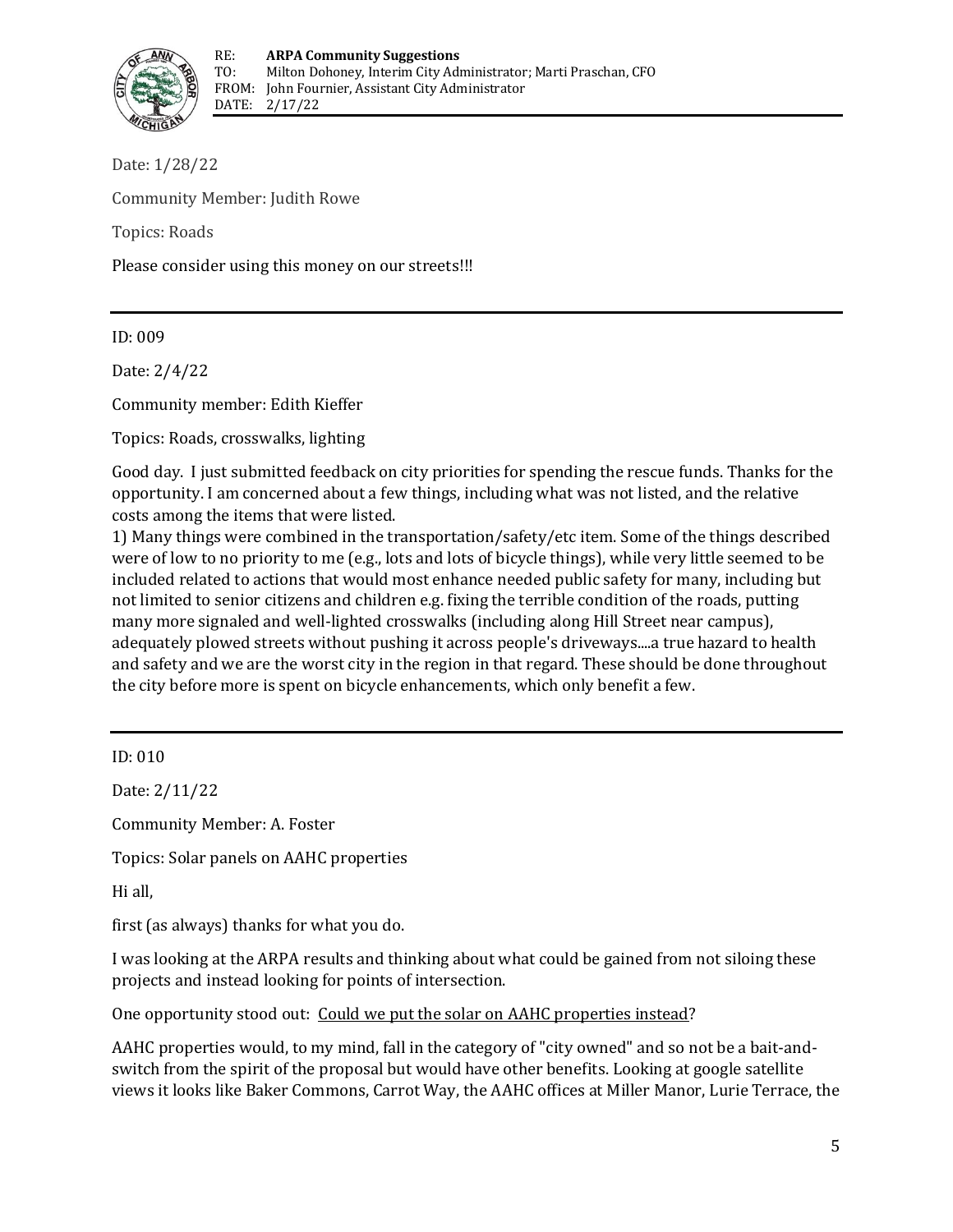

Green Road units, and others appear to have ample open roof space for solar. Installing panels here seems like it would have the same carbon/sustainability benefits of putting solar city buildings while alleviating some of the utility load of either the tenants or the AAHC (I don't remember if all AAHC models treat utilities the same way). If it is the case that tenants pay utilities, putting solar on these properties seems like it would also help the bottom‐line in low income households. While this is not the same as the UBI project, an extra 60‐200/month isn't too shabby! If it is the case that AAHC pays the utilities, this added savings could be redirected toward resident support services.

There may be some regulation-reasons that explain why such an approach wasn't taken but I wanted to float it as you begin to look at the responses on the survey.

Thanks for thinking about it.

‐Foster.

ID: 011

Date: 1/15/22

Community Member: Jennifer Barton

Topics: Farmer's Market

I am writing in regards to the American Rescue Plan Funds. Our Ann Arbor's Farmer Market is a local, community based market that draws people downtown every Wednesday and Saturday throughout the spring, summer and fall. On Saturday's throughout the winter, they have a market as well. Our hard working farmers bring their incredible produce to sell to us. For this, I am so grateful.

I have been going throughout the years every season. This morning I went and it was 10 degrees. The farmers are freezing and I am sad to see this is how Ann Arbor treats its farmers that provide so much to our community.

I would like the council to consider providing an indoor, heated venue for them to sell their produce. I am continually amazed that they still show up in this weather. Saline and Ypsilanti both provide indoor venues for the farmers to stay warm. Why can't Ann Arbor?

Jennifer Barton

ID: 012

Date: 2/1/22 Community Member: Jill Lada Topics: Farmer's Market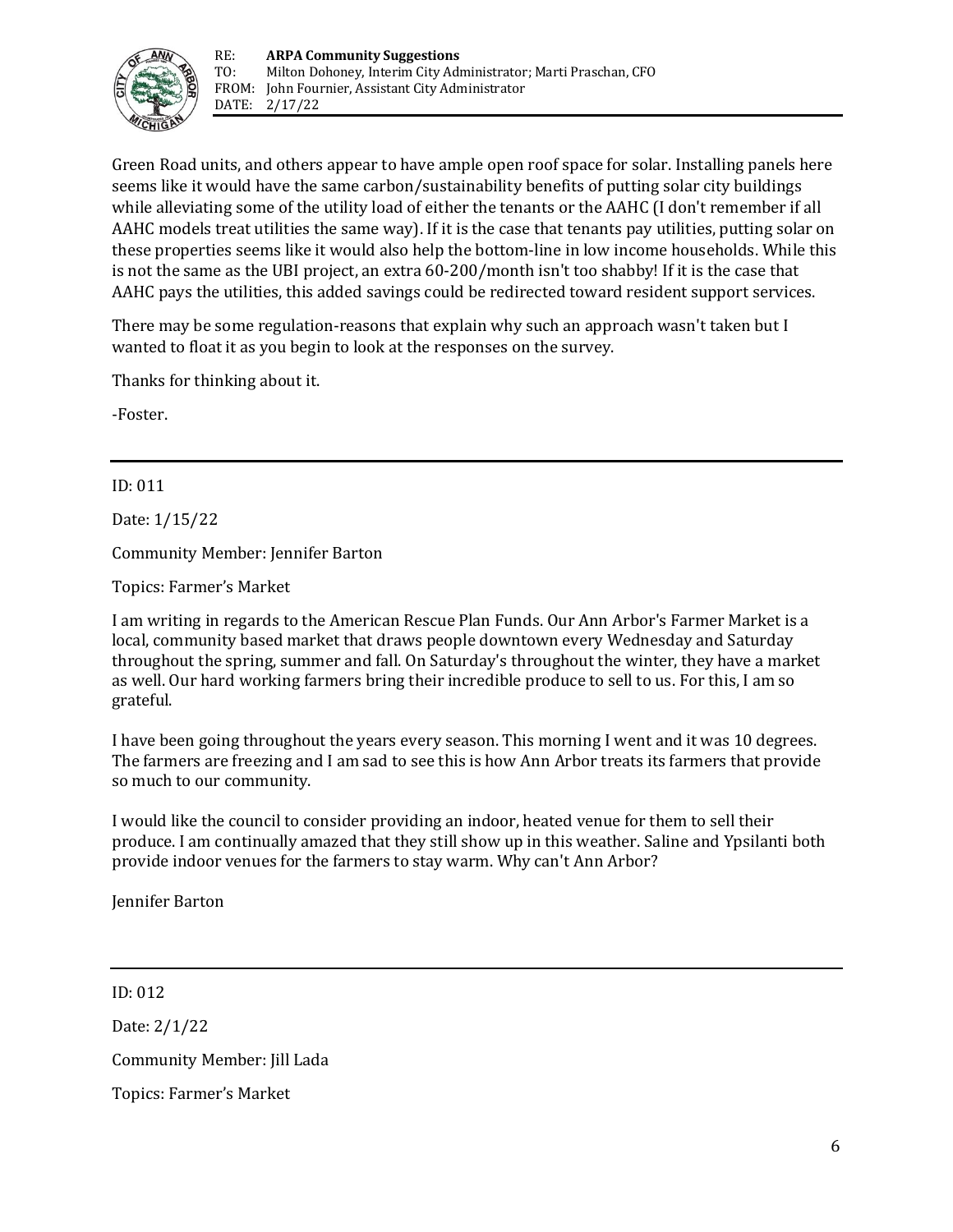

### Hello,

I know there are already many worthy projects on your list, but the Farmer's Market is due for an update if we wish to make the local food economy a priority in the coming years.

Warmly,

Jill Lada

ID: 013

Date: 1/29/22

Community Member: Khita Whyatt

Topics: Funding the arts

It has been brought to my attention that there has not been finances delegated to the Arts+Crative Industries. This is unacceptable! Ann Arbor thrives in the arts and is known for its culture surrounding the arts. Financially supporting the arts to recover and thrive in Ann Arbor is essential not only to our identity as a city, but also to income to the city. People come here from all over the world to create, produce and perform in this city, as well as participate in the artist's works. Our local businesses need this income to survive. Cut off the arts and cut off healthy local business and culture.

PLEASE delegate finances to Arts+Creative Industries.

Sincerely,

Khita Whyatt

#### ID: 014

Date: 1/6/22

Community Member: Deb Polich

Topic: Funding for the arts

Dear Mayor Taylor and City Council members,

As hard as Creative Washtenaw works to keep informed about the work and initiatives of all the governing bodies in respect to the municipalities in Washtenaw County, we miss important announcements. Ann Arbor City Council's effort to seek community input into consideration to make the final decision about what projects receive ARPA funds, is one of those we missed. We are quickly getting up to speed though.

A quick review of the proposed projects causes great dismay since investing in the City of Ann Arbor's arts and cultural assets is not on the list. We hope there is still an opportunity to rectify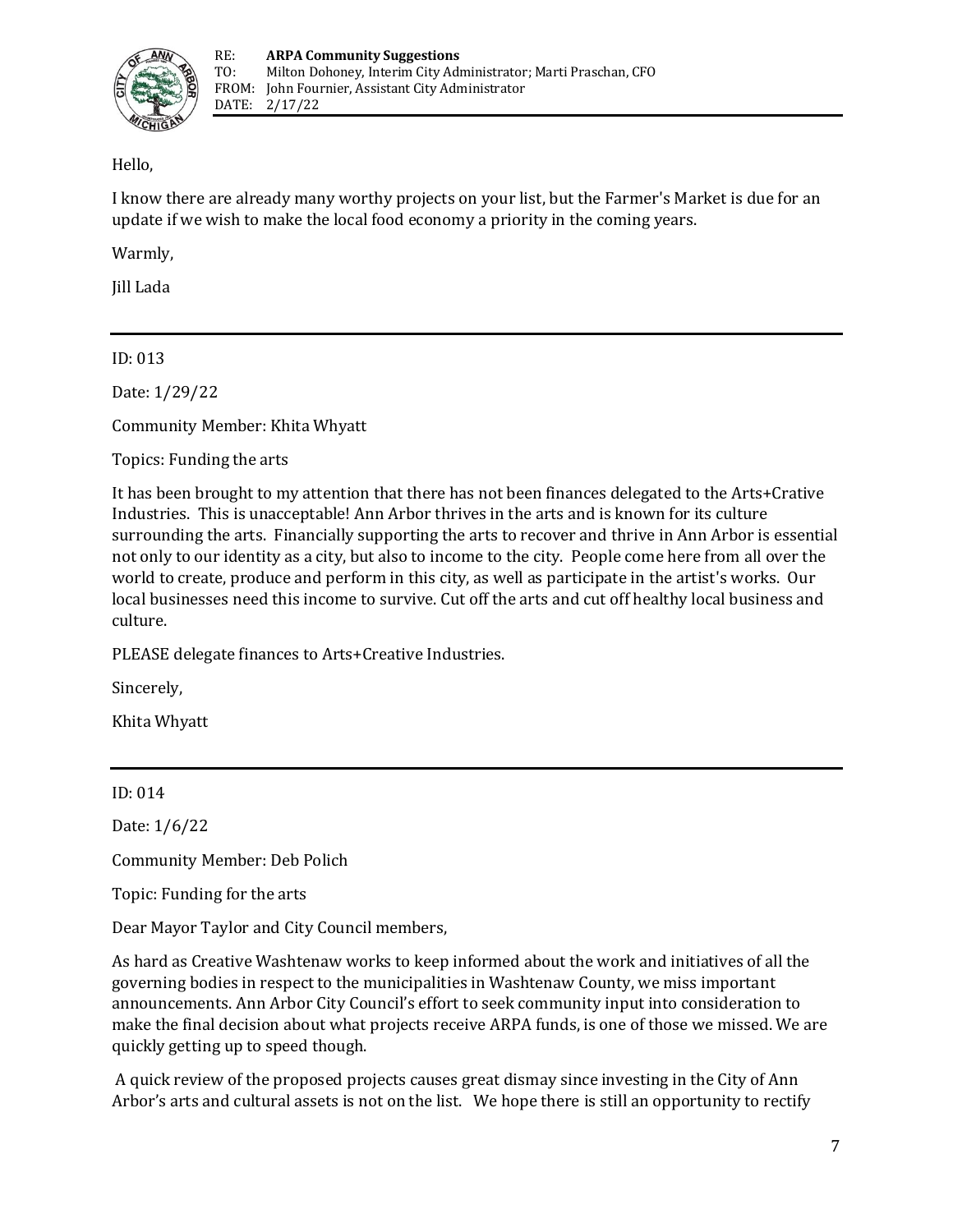

this omission. The arts and creative assets significantly impact the city's economy, quality of life and place but receives, little if any, direct investment or public policy to support it. The first wave of COVID‐19 in March 2020 shut their doors and the continued surges are relentless. Audiences remain uncomfortable going into venues. The sector remains under constant threat and the future of these arts organizations, venues, museums, theaters, festivals, fairs that provide programs, services and products in our community is precarious.

Ann Arbor has an opportunity here to help by investing ARPA funds to keep these assets in our community.

Please, on behalf of the many artists, creative workers, businesses and organizations that call Ann Arbor home (for now) offer the opportunity to invest ARPA funds in Ann Arbor's arts and creative industries. Creative Washtenaw can quickly activate a committee of leaders to assist the city in this work.

Thank you for your consideration. I look forward to hearing back from members of council and staff.

Sincerely,

Deb

Date: 1/27/22

Community Member: Deb Polich

Dear Mayor Taylor, City Council members, Interim Administrator Mahoney and the ARPA Rescue Funds team,

Per the email sent to you Jan. 6 and as a follow-up to the ARPA funding public session held Jan. 12, please accept the attached proposal advocating for investment in Ann Arbor's arts + creative industries. The arts + creative industries were well represented at that meeting with many commenting on the lack of a proposal investing in this important sector. Following the meeting, council person Griswold had a conversation with Mr. Dohoney, he invited a proposal. Though this proposal is drafted by Creative Washtenaw, please know that we are submitting on behalf of hundreds of Ann Arbor's creative organizations, businesses, artists and creative workers.

Please include this proposal in the online survey to gather public input about which projects to fund scheduled to open tomorrow, Friday, Jan. 28.

We are available for discussion, to answer questions and expand upon the case and data included in the proposal. Please confirm receipt of the proposal and an intent to include it in the citywide survey and subsequent vetting process.

Thank you for your consideration. I look forward to hearing back from members of council and staff.

Sincerely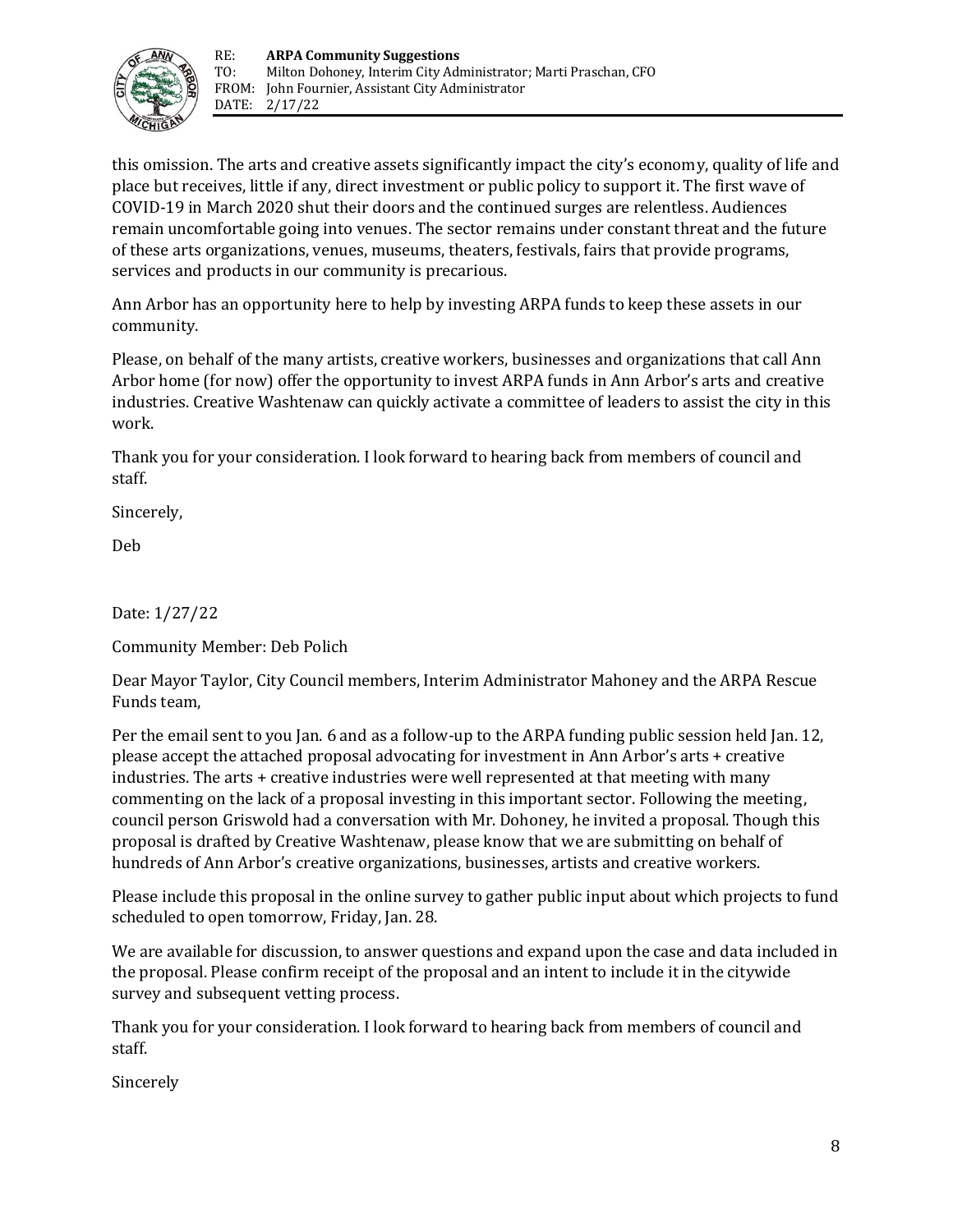

Deb

Date: 1/27/22

Community Member: Deb Polich

Dear Mayor Taylor, City Council members, Interim Administrator Mahoney and the ARPA Rescue Funds team,

Hello again, We were more than dismayed to see that the Citizen Survey for Ann Arbor ARPA funding did not include the "Investing in Ann Arbor's Arts + Creative Industries" proposal sent previously.

Please, offer the opportunity for the community to respond and support the initiatives they value.

We request a response to this email from those leading the ARPA funding process with a plan to add the arts + creative industries or explain why the sector is not included.

Thank you for your quick attention and response.

Sincerely,

Deb

ID: 015

Date: 1/28/22

Community Member: Naomi Daniel

Topics: Treeline Trail

Hello,

I just completed the city's American Rescue Plan Act Funding survey, which did not have a way to include comments but directed input be sent to this email address.

**I am writing because I did not see funding for the TreeLine** project on the list. I would like to request that some of these funds be directed to the TreeLine, which is an **urgent improvement for the City to thrive.** [\(https://thetreeline.org\)](https://thetreeline.org/)

Thank you!!

Naomi Daniel

ID: 016

Date: 1/20/22

Community Member: Helga Haller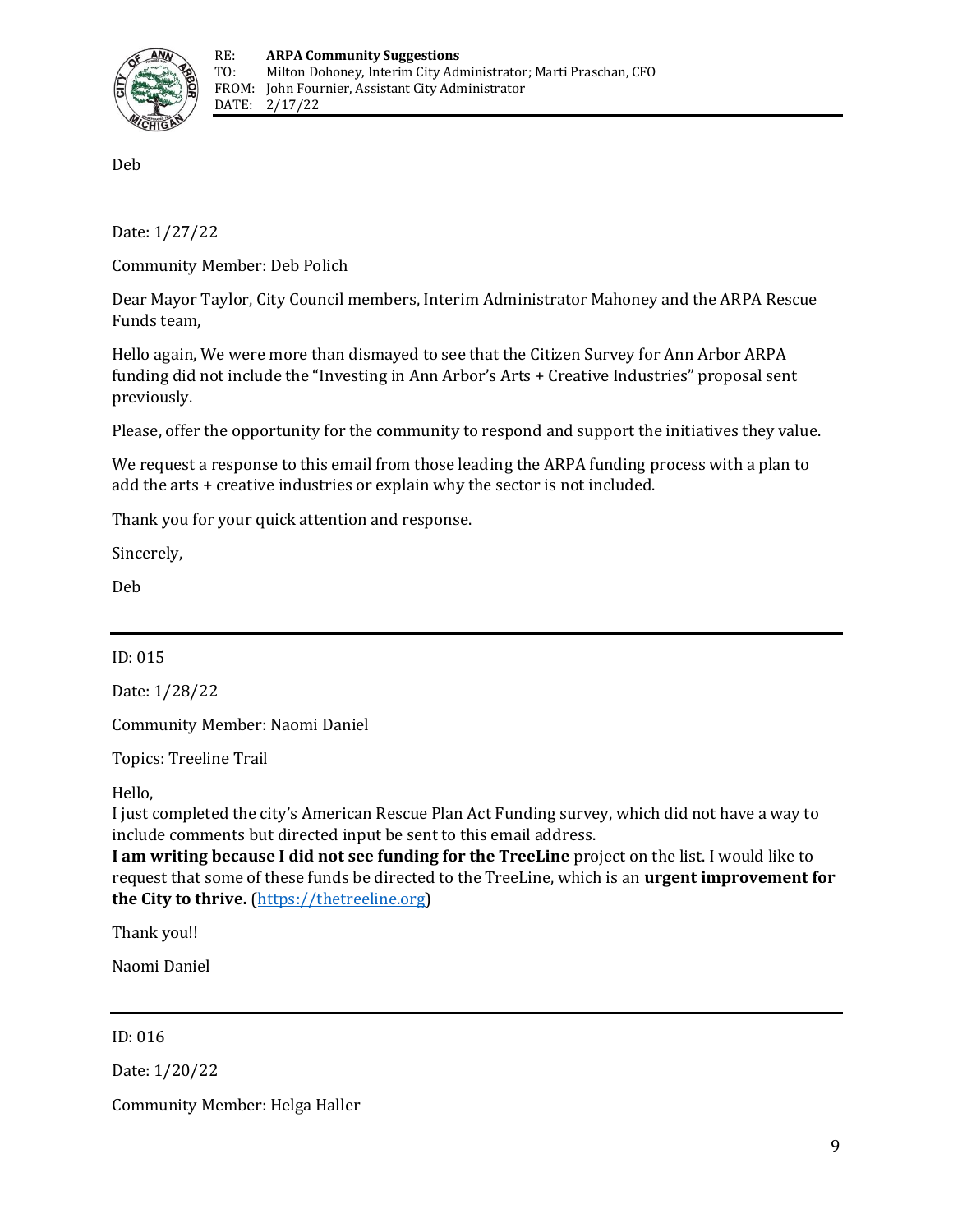

Topics: Public restrooms

Let's finally get some public toilets around Ann Arbor to satisfy a very basic human need.

Helga Haller

ID: 017

Date: 1/29/22

Community Member: Robert Gregg

Topics: M-14 Sound Barrier along Wines Elementary

Here's an idea, please fix the long-standing noise problem with M14 along Wines Elementary! We have a community action website and a petition with over 600 signatures: <https://teemu1s.wixsite.com/a2m14np2>

These funds would be more than sufficient to build a sound barrier along Wines Elementary to protect the kids from dangerous noise. Their well‐being has been ignored long enough.

Thanks,

Robert Gregg

ID: 018

Date: 1/29/22

Community Member: Ann Eaton

Topics: Railroad quiet zones

I vote for a quiet zone for the railroad crossings in Ann Arbor !! Crossing gates not horns !!

I don't even live close enough for the trains to bother me, BUT if the city is encouraging growth along the development corridor, and increased density to promote walking & biking, and less cars - IT IS A MUST DO !!

Improve the livability in those areas. Any city I've lived in, such as Chicago, does NOT. have the train noise that Ann Arbor does. It is ridiculous, see comments below from a Michigan Rafio article: " In two minutes, its horn sounded about 20 times. Federal rules require engineers to sound their horns four times for a total of 15 to 20 seconds as they approach street-grade crossings without gates. Ann Arbor has 21 of those. Some of the downtown crossings are just a block apart. Every train's horn sounds more than 160 times round trip through the city." Ann Eaton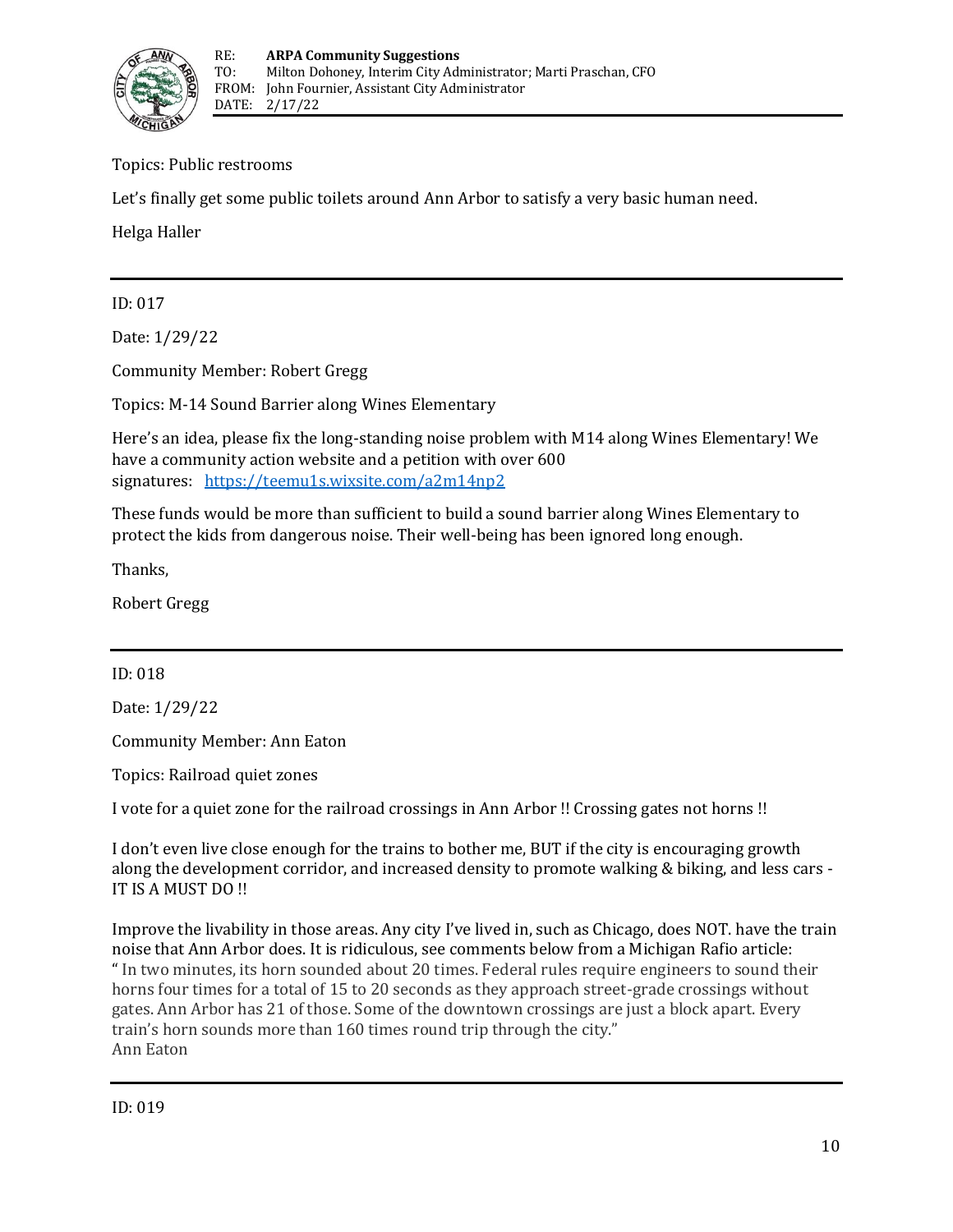

Date: 1/28/22

Community Member: Molly Beer

Topics: Dog park

Hi— There is one thing I find missing in Ann Arbor — A PROPER, spacious dog park in which one can hike or run or wheelchair or simply be in nature with an off-leash dog!

I don't mean a mosh pit with chips on the ground (and I DEFINITELY don't mean one you have to drive to!) One that is contained, but is large enough for dog people to jog or hike with their off‐leash dog. One that is large enough that children can be in and play with their dog without being unsafe because there is pack‐action taking place.

I am thinking very specifically of Toronto's High Park Dog Park. It is central. It is mixed terrain woods, stream, and, yes, doggy mosh pit for the whose dogs like to socialize that way. MANY people can walk to it. And people can engage with it in various ways. Not everyone in that area is there with dogs—many are just biking, hiking, jogging. It's accessible (well less so in winter) to wheelchairs and strollers (there's a paved lane through the woods). There are even picnic spaces scattered within the dog park and workout stations along the trail.

If a major metropolis like Toronto can make space for this in a central location, surely A2 can.

A public space where neighbors can meet, take a walk with their dogs, and spend time off‐leash (humans & dogs!) will double down on those health benefits inherent to living with dogs (reducing allergies for children being one oft‐cited benefits of owning dogs). And such a park would make dog ownership more feasible for people who don't have the \$\$ to own a yard and can't leave their kids home when they exercise their dogs.

Mosh pit dog parks are not very safe for dogs or humans. They do not promote exercise for humans. Given the pack phenomenon that the small space promotes, small parks are definitely NOT safe for children to enter and interact with their dog (since when dogs who are strangers to one another are establishing a hierarchy, it is a stressful process, and the pack behavior can become hazardous and this process is constant in a small dog park where all the dogs must been the same contained space, making the parks more attractive to people with alpha dogs—or adult, male dogs.)

Furthermore, you cannot effectively train a dog in the stressful and distracting environment of a mosh-pit park, meaning that our community's dogs are less trained and socialized than they might be. (How does someone teach a dog something so essential as to come when called if there is no place where this can be practiced?!) And you know from that other mosh pit, Nextdoor, there is a LOT of frustration over unleashed dogs. But as there is NO PLACE you can take your dog without driving, what choice do dog owners have but to ignore ordinances and use next‐ best spaces such as the partially fenced West Park baseball diamond or Bird Hills Nature Area? Particularly dog owners who live in apartments or don't have nice big yards (and if you all want to increase density…well, those yards are part of that).

Anyway, thanks for reading. I've been thinking about this for a while, and then you asked… Best, Molly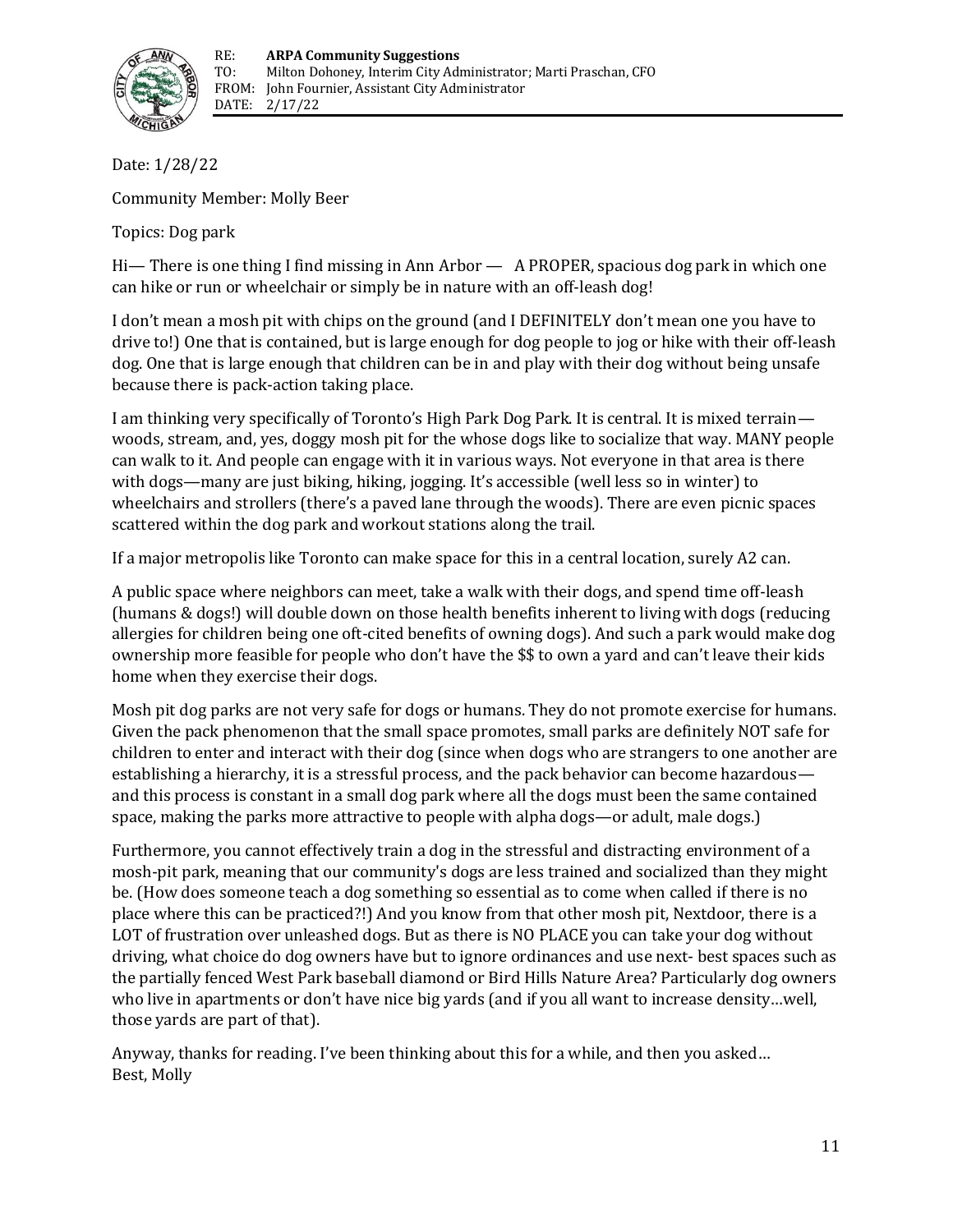

ID: 020

Date: 2/8/22

Community Member: Lorraine (Rainey) Lamey

Topics: Funding the arts

Good Afternoon --

I am so tired of passwords and more. I apologize.

But I was very disappointed that the Creative Washtenaw proposals were not included. Arts rate very highly for me (#2 on the survey that I though I could just submit without registering again). Election Integrity is #1 -- not out of concerns locally, but the overall environment.

My understanding is that the Michigan Theater & State Theatre has been, for some time, the main draw to generate secondary spending downtown -- it is our "flagship" store. Really hoping that we can support those venues and arts, as they help with the overall mental wellness of the community, and remind us that we are human and feel and create and recreate.

Thank you very much and best wishes for a reasonably peaceful discussion of the allocation of funds that we would not otherwise have to discuss. :-)

Lorraine (Rainey) Lamey

Ann Arbor, MI

ID: 021

Date: 2/8/22

Community Member: Lucy Miller

Topics: Funding the arts, Center of the City, Liberty Plaza

Dear Staff,

I have chosen not to complete the survey. I found it restrictive, seemingly an attempt to affirm the original choices, rather than to seek additional input.

Along with other voices in the community, I encourage you to allocate a meaningful portion of the Rescue Funds to help revive and sustain arts and culture in Ann Arbor. The long pandemic has surely dampened our spirits and sense of community.

Funding local arts and cultural organizations; providing seed money for the Center of the City-Council of the Commons working to develop Liberty Park and the Library block into an inviting and active public square; and, dedicating affordable housing and work/retail/event spaces for artists in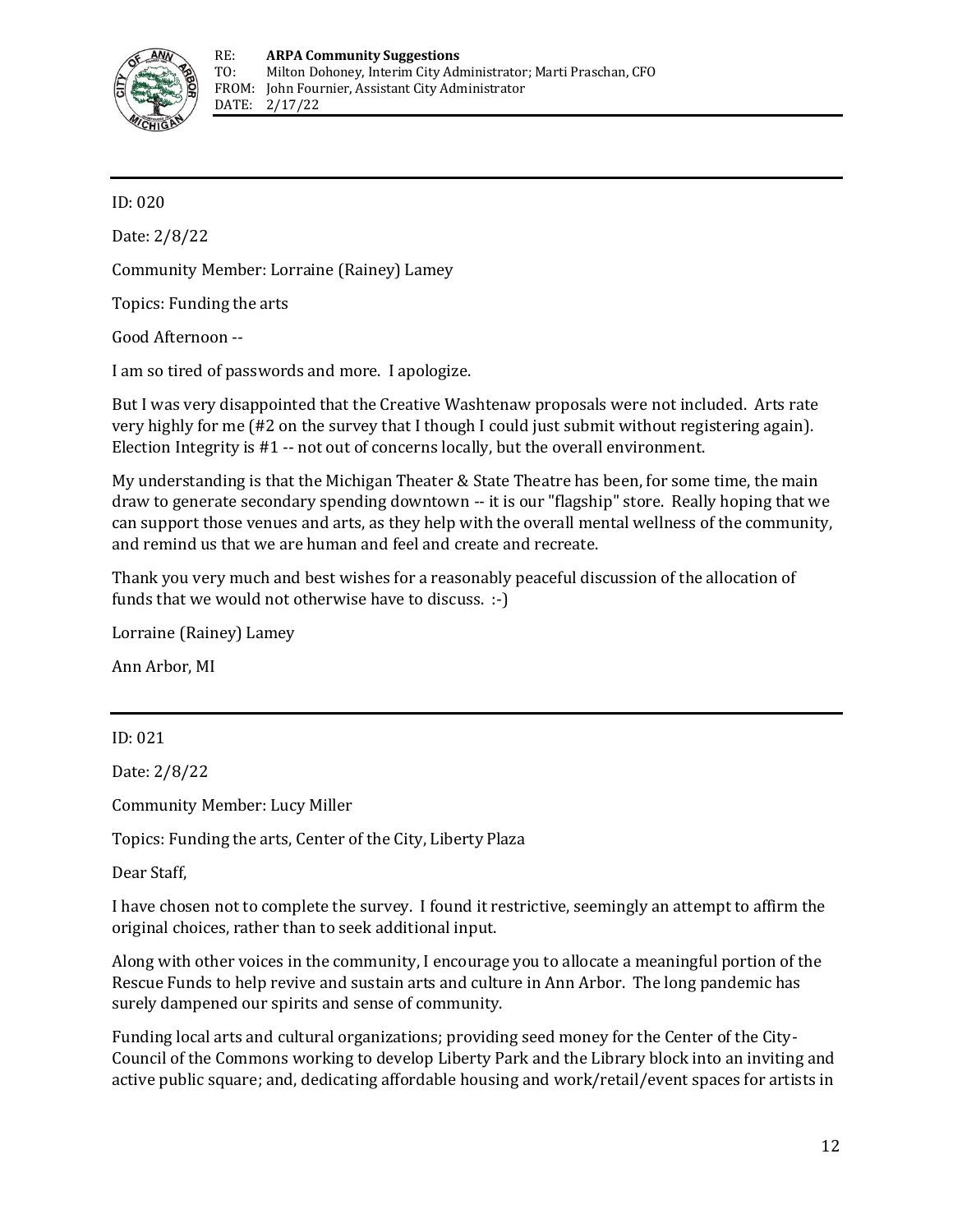

our community, can have a synergistic effect and go a long way towards reviving civic and economic life in Ann Arbor.

Thank you for your work, especially during this difficult pandemic.

Respectfully,

Lucy Miller

ID: 022

Date: 2/13/22

Community Member: Lucy Miller

Topics: Center of the City

Thank you for your thoughtful reply. I appreciate the funding constraints you describe as well as the other important priorities initially identified by the city staff.

I do believe we find money for the things we value.

The stuff that brings us joy and connects us with our neighbors and community is essential for any great city, can gradually erode from lack of attention, and has suffered greatly during the pandemic.

In Ann Arbor, we talk a lot about inclusion, but have been willing to continue to isolate the folks who gather at Liberty Park while we are aware that other folks complain about them on Nextdoor, and cite their presence as the reason they don't venture downtown.

The good news is that we have established a Commission working to create a common, central, active space where we can meet in the Public Square. Allocating just \$100,000 to this Commission for community/stakeholder engagement, perhaps another \$100,000 for local artists to help enliven the space, perhaps a small grant of \$5000 to Groundcover News to further their work with vendors who build connections and mutual understanding $\sim$   $\sim$ it is hard to see this as unaffordable in a town like Ann Arbor. All the best,

Lucy Miller

ID: 023

Date: 2/8/22

Community Member: Barbara Melnik Carson

Topics: Funding for the arts

Ann Arbor promotes the city with all it's murals, art fairs, Festifools and galleries. Why are their no funds set aside for the Arts?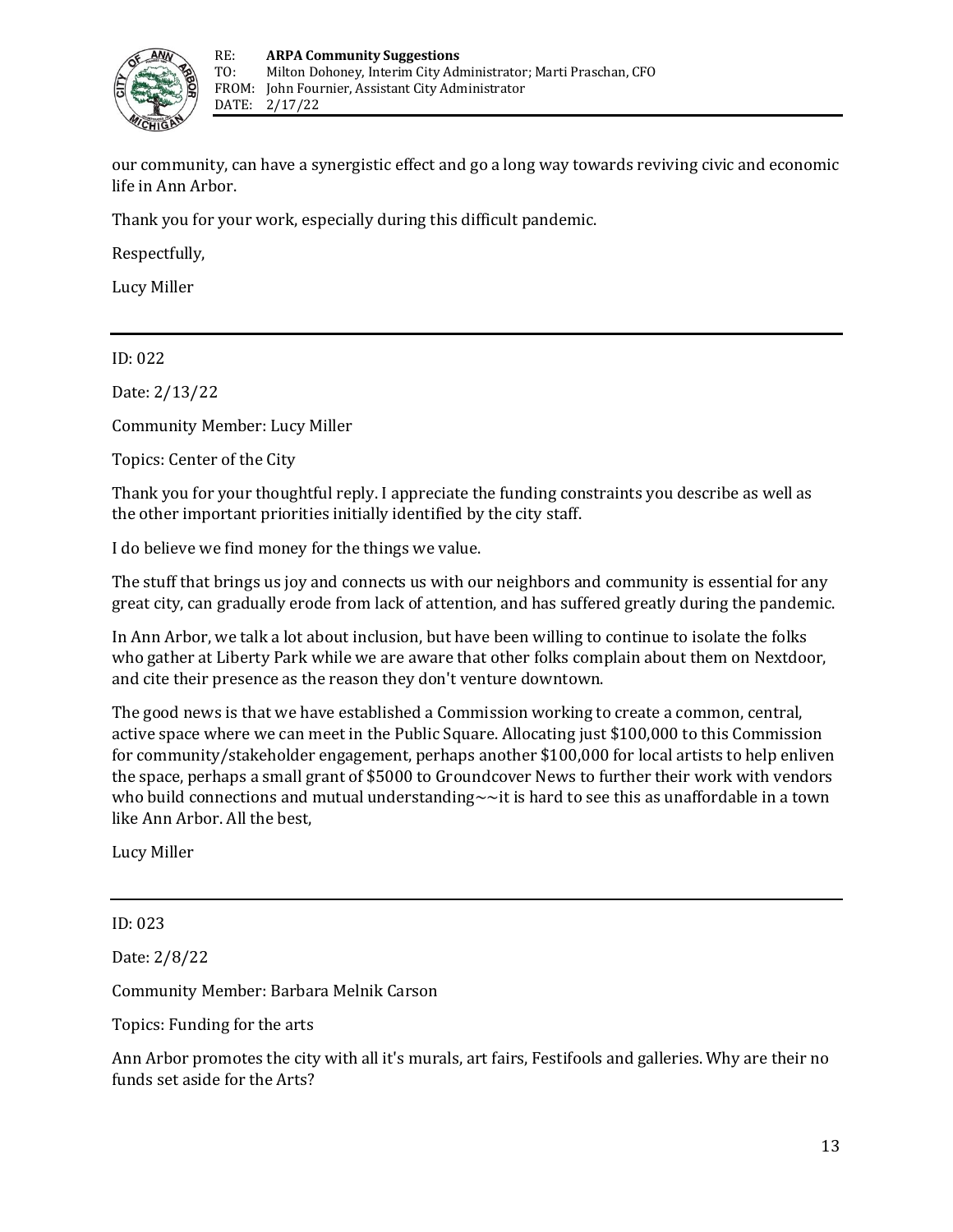

Barbara Melnik Carson

ID: 024

Date: 2/8/22

Community Member: Patricia Simmons

Topics: Funding for the arts

I endorse the choices for funding outlined in the survey for the American Plan Act funds allocated to our city. They all seem to be important projects but am very concerned that there is no option for funding the arts and especially the Michigan Theater Foundation.

What would do without the Michigan and State Theaters? In my opinion, they are very important to the quality of life here and should have not been left off of the funding choices list in the survey.

Please consider allocating money for the arts and especially the Michigan and State theaters from this funding source.

Sincerely,

Patricia Simmons

ID: 025

Date: 2/4/22

Community Member: Edith Kieffer

Topics: Funding for the arts

I was surprised that nothing was allocated for support of the arts, especially organizations that have been hit hard by the pandemic and we need to survive and thrive to have a high quality of life in this city. Although the arts were in the 2nd page list, this area was completely left off of the first page where people could allocate points.

Thank you for your consideration

ID: 026

Date: 2/11/22 Community Member: Rochelle Igrisian Topics: Funding for the arts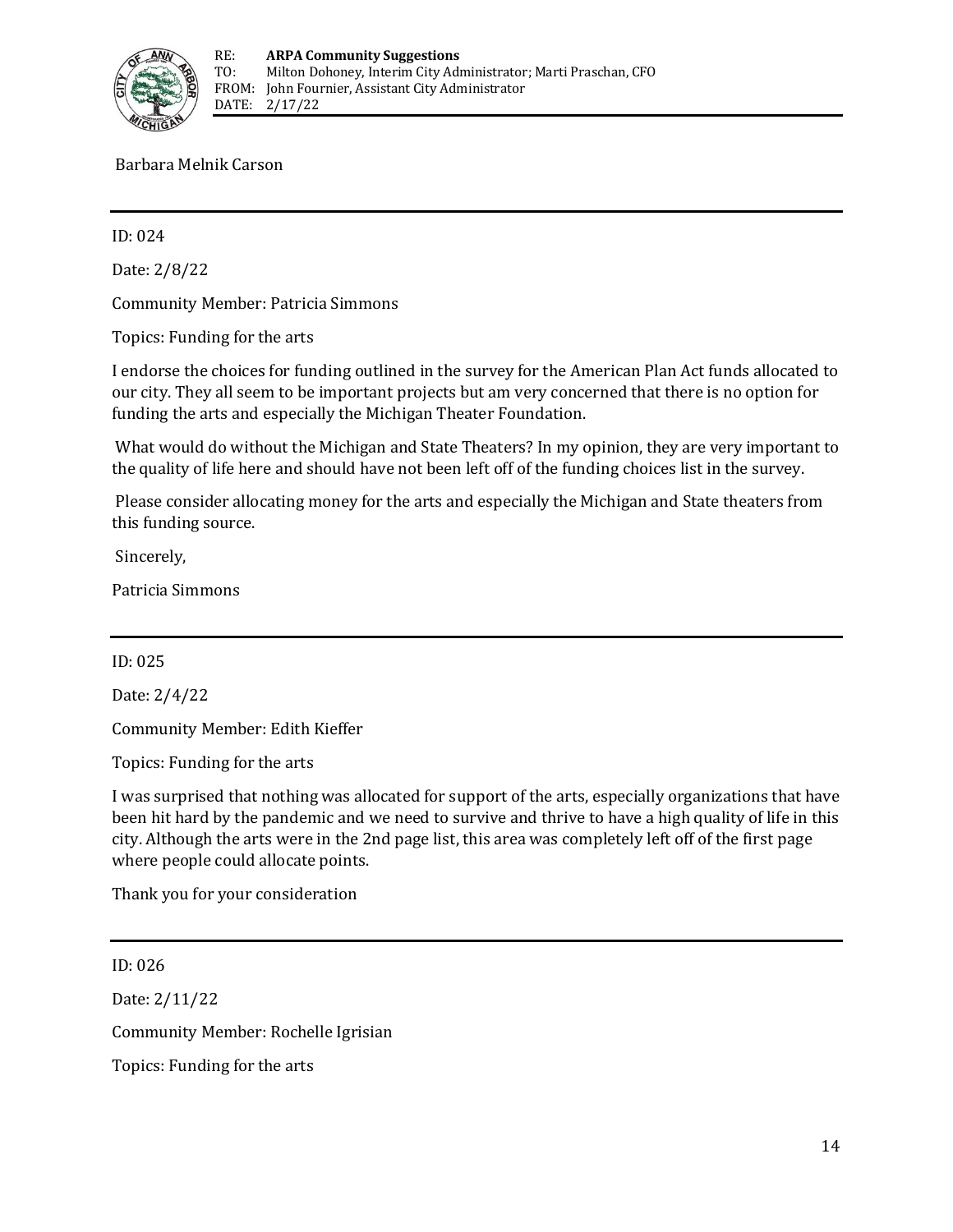

I submitted my suggestions previously in the form, but wanted to add that i would prioritize funding for the arts over the bicycle lane stuff

Rochelle Igrisan

ID: 027

Date: 1/26/22

Community Member: Petals Sandcastle

Topics: Funding for the arts

Greetings Kayla & Heather !

Petals Sandcastle here with Express Your Yes Foundation and NOW studios, a 501(c)3 multi-modal creative art's nonprofit in downtown Ann Arbor.

Firstly I want to thank you both for all the work you do to engage with the community, organize, and make our city the beautiful place it is.

Our team attended the initial public meeting on the \$24 million federal funds, where we were given the green light to introduce a proposal for the arts / creation / mental health / spirituality / safe space to meet and explore and dream-–and that proposal is below:

https://www.expressyouryes.com/rescuefunds

Our ever-growing team of staff, interns, performers, artists, healers, scientists, dreamers, and volunteers are ready to provide any additional information The Body might desire. In fact, we would love to curate a night specifically designed for you all to come experience firsthand what we do.

While not originally putting forth a single proposal allocating a single cent to the arts, creation, therapy, mental health, wellness, joy, adult playtime, community magic, safe space for inter-group dialogue, etc. feels like a tremendous oversight/mistake–there is still time.

We all know there are savage inequities baked into the system, by design–and this is an opportunity to refocus on the human elements of our community and make a public commitment to address the largest social and spiritual impacts of the pandemic.

We are tremendously grateful for you taking the time to read and contemplate our proposal !

Yours,

Petals

ID: 028

Date: 2/11/22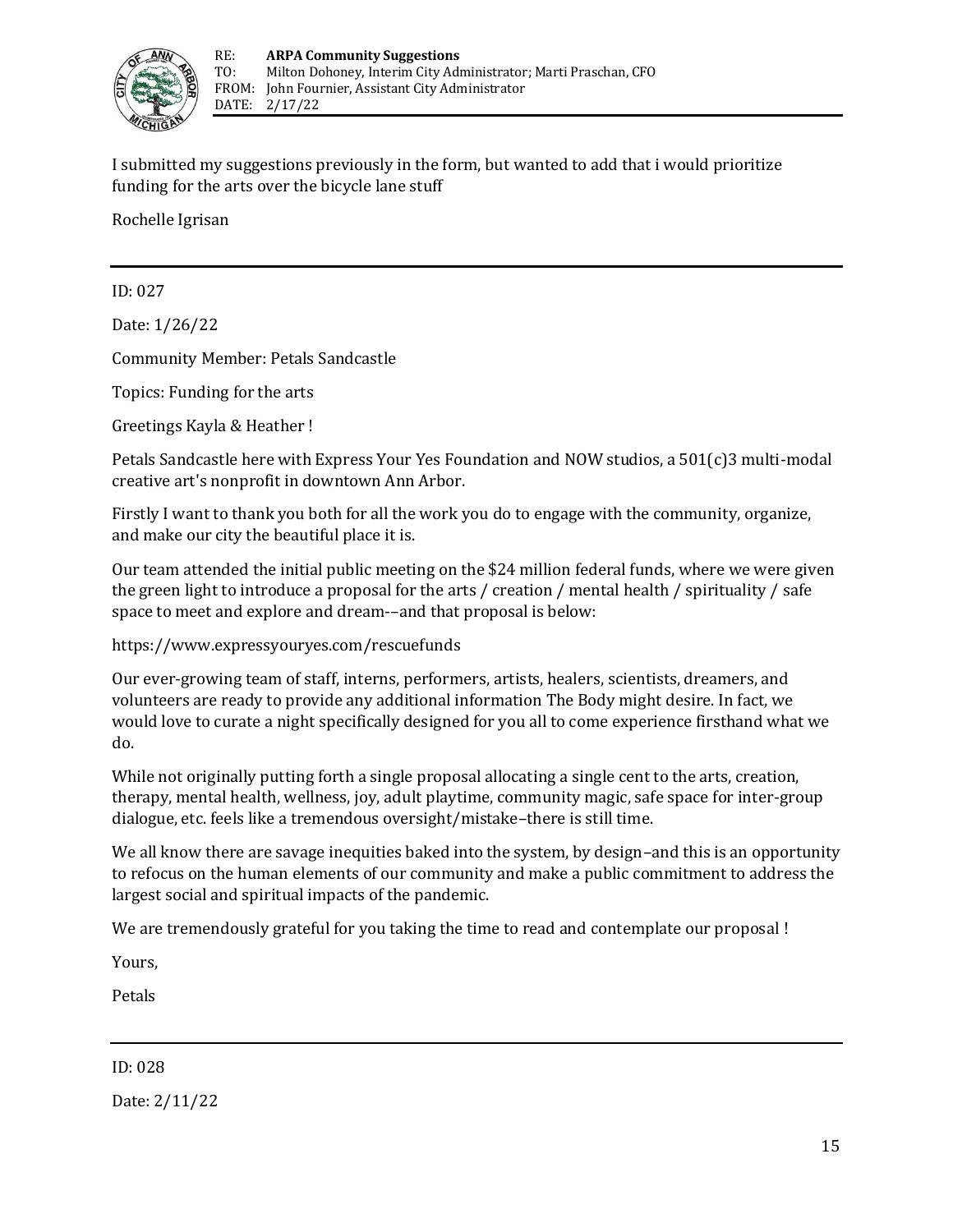

Community Member: Gordon White

Topics: Funding for the arts

This is Gordon White, long time resident of Ann Arbor, often working in the arts in this city. I took the survey today on what should become of the pandemic assistance money from the federal government. I was dismayed not to see the arts included in the official ideas for the money. I would like to make a few comments on the importance of supporting the arts, particularly through these recent hard times.

Ann Arbor has become the destination for the arts in SE Michigan, and yet the arts organizations here have been struggling for years. This is due to always-higher costs to operate in Ann Arbor, the almost unreachable costs to start up a new arts organization here, and all, of course, has been made worse by the pandemic, when virtually all the arts groups went dark for more than a year.

As the advertising manager for a local publication, as the pandemic hit in 2020 I watched ad revenue coming from arts organizations drop from maybe a quarter of our revenue to zero. It recovered only somewhat this past year, and several organizations have only now begun to produce shows again, and advertise again, albeit at a lower level. It should be needless to say, but the offerings of arts organizations are a huge revenue source for the city, and the pandemic decimated their revenues and damaged their ability even to survive.

I worked at the Performance Network Theatre ("The Network"), Ann Arbor's professional theatre, in two of its incarnations, and it was difficult to keep it alive in the best of times. (Due to mismanagement in the 2000s and 2010s, the high‐powered team which took over in 2014 to try to save it found too many problems to overcome, and too large a debt, so it closed after 34 years.)

To get a sense of the impact of a single arts organization, while The Network was open and thriving, even if, say, we filled only half our seats--which for hit shows wasn't remotely the case--this single professional theatre would bring 350 people to downtown each week. So over the run of a show, that would bring in 2,500, and over a season, 15,000. If half our shows hit with audiences, that number bumps up to over 20,000 a year. Many were from outside the city, and many would eat and drink at our restaurants and bars before and after shows. For many, coming to a show would be their introduction to Ann Arbor, and they would come back, for more shows, and for other events and dinners. In addition, for each show, we'd have up to a dozen actors coming to town for a month of rehearsals (and eating lunches or dinners here) then they would be here for the run of the show, plus designers and directors. We'd bring volunteers downtown for internal and external events, we bought lumber and paint and other materials, we rented other venues for benefit events, we were a resource for other arts groups to be able to rehearse or perform in our spaces. And everyone who came to the theatre paid for parking or mass transit.

At the same time, in the words of the artistic director of the Michigan Shakespeare Festival, in the many years she's been at the helm, she watched foundational arts funding sources go from 34 to 14. Simultaneously, larger corporations like Borders and Pfizer, which used to fund major programs at arts institutions, left Ann Arbor, not to be replaced by newer companies in their support of the arts.

One new professional theatre, Kickshaw Theatre, recently was struggling to establish itself in Ann Arbor, but could not sustain itself through the pandemic, and it closed forever.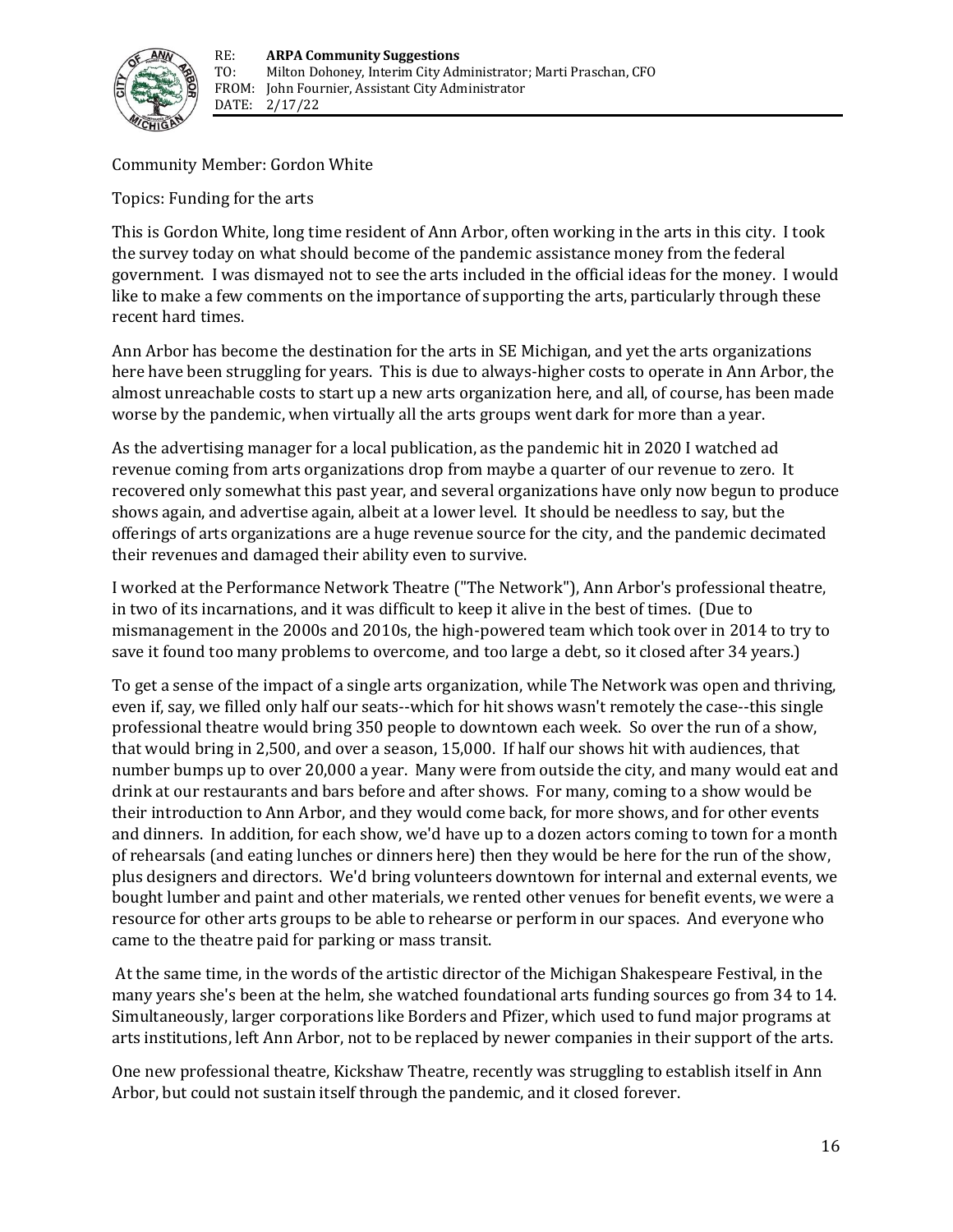

The university only provides peripheral aid to entities outside of itself, and the city provides little support to the arts. And yet, despite all that, Ann Arbor became an arts destination. The addition of downtown hotels starts to lock that in, but if the arts are allowed to dwindle, or when new groups find it impossibly expensive to start up, then we will lose the momentum. And the arts. And it will not help Ann Arbor economically.

The arts don't "just happen" here. Really talented and relentlessly hard working people bring them here, but without more local support, I suspect the arts will continue declining, both here in Ann Arbor, here in Michigan, and across America. It need not happen, and understanding the impact of the arts can be a start to supporting them, and building them up.

I've only mentioned the economics of the arts, but you should also consider the importance of the arts to a community, to building a civil and rounded society, which I will not attempt to cover here except to say the arts are clearly more needed than ever in our society. Local residents clearly value the enrichment of their lives from the arts, but individual support will never be enough to sustain the various organizations, to sustain a culture of the arts.

Please consider supporting the jewel of Ann Arbor, its arts community, about the hardest‐hit sector by the pandemic, with this pandemic recovery money. Doing so will help Ann Arbor begin to recover its standing as a beacon of arts and culture. It's good for the city in the long term, and it's essential in the short term to not lose more of our existing arts groups, and perhaps to encourage new arts entrepreneurs to bring their creativity here. The proliferation of arts is why Ann Arbor is unique in this state.

Thank you for your consideration.

- -Gordon White

ID: 029

Date: 2/13/22

Community Member: Michael Miller

Topics: Center of the City, funding for the arts, Gallup Park

I registered per directions to take the survey but decide to write a response.

The following is my opinion for how to spend the American Plan Act Funding. I write my response instead of taking the survey because the survey by its nature focuses on initiatives already partially begun and may in fact be receiving a funding stream of city dollars. Understanding the budget and wherein may be their funding would take a clear presentation of the city's budget. In a most crude sense using the American Plan Act Funding within the framework of the survey would only be feeding the bureaucracy's existing initiatives. Rarely does a big chunk of money come to a city as such and as such it needs as much creativity for how to spend it as the city can muster. Survey's already cook in biases and are not necessarily creative, decorating and unseen on public buildings shelves.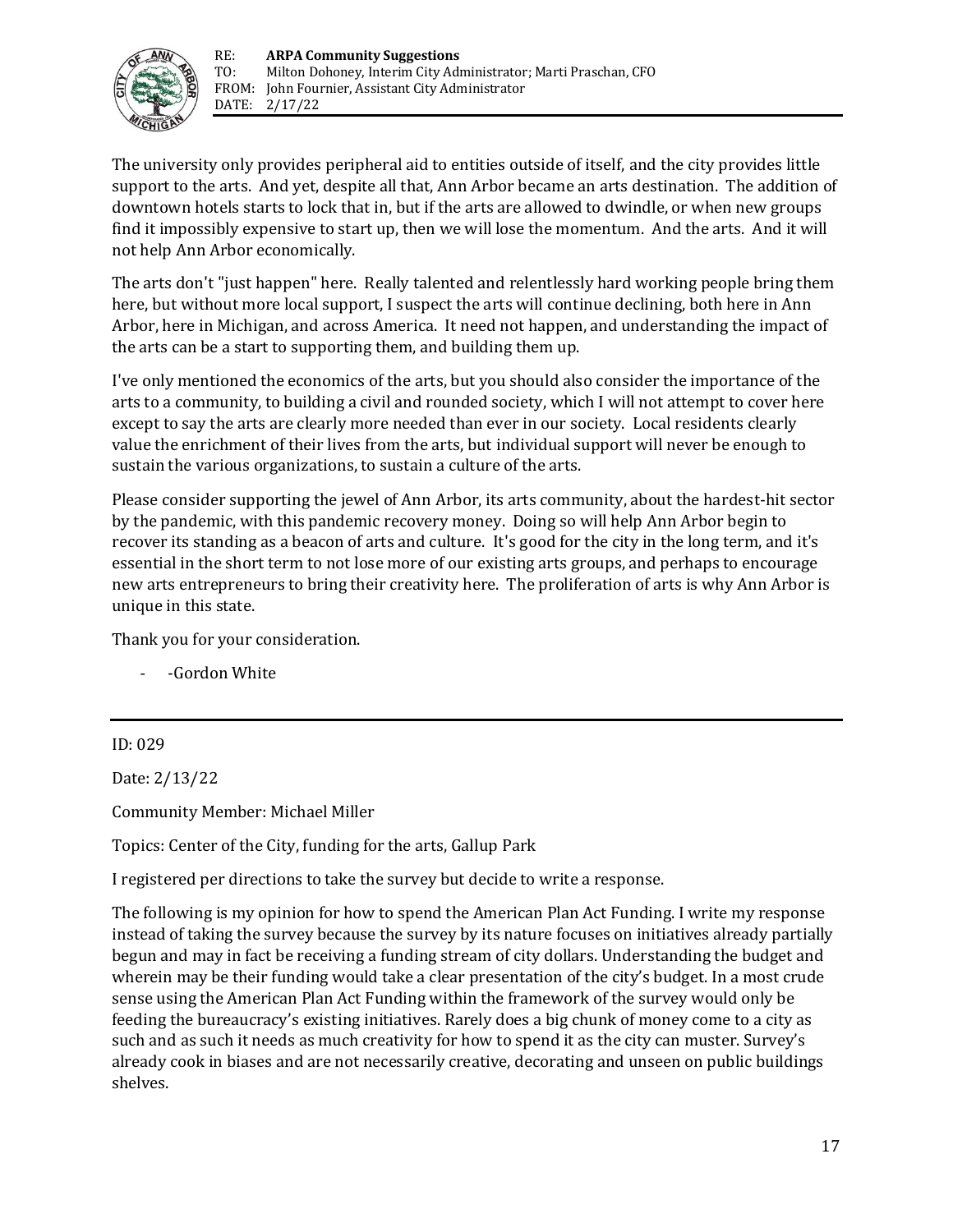

I agree with Michigan Theater's Russ Collin's comments, " …significant money should be funneled to the arts". But how to do that? We need a city center, as all great cities. Often a city center is associated with a welcoming public space integrated into a welcoming public building such as our library. Liberty Park which has not ever usefully been designed or managed to welcome city visitors and residents could be much more creatively used to welcome visitors and residents. Associate the use of Liberty Park with centering support and space for the arts. Connect the thinking for how to be creative with Liberty Park with how to use the concrete top of the parking structure next to the library. It could be done if there exists a political will. Use and support the energy and ideas of folks who have long thought about a city center, The Center of the City Task Force. Find some real dollars to fund the group and view them as an asset for the city. The focus over and over again on a building housing students will only make for a boring city. Spend 70% of the money as above and 30% on improvements in Gallup Park.

Michael Miller

#### ID: 030

Date: 1/12/22

Community Member: Brian Chambers

Topics: Land-use plan update, community engagement

Equity has been a big issue on Ann Arbor's current land-use / zoning ordinances. Economic segregation has worsened due to COVID within the City. Given that the Comprehensive Land Use update has been delayed due to COVID, a fairly direct project would be to use the ARPA funds to support community engagement for marginalized communities during the Land-Use Update, including childcare services and outreach. Lower income workers were most severely impacted from COVID shutdowns, especially those in the services industry, so this Land Use Update engagement support would meet the ARPA criteria.

Please consider making a project proposal for ARPA funding of the Land Use Update.   As you may recall, there was concern amongst the contractor selection committee from 2019 that the budget for the Land Use Update was not scoped large enough for the type of support services believed necessary for comprehensive community engagement and outreach.  This was a concern from those appointed by Council to that committee. 

Brian Chambers

ID: 031

Date: 2/2/22

Community Member: Pat O'Connell

Topics: Human services, homelessness, affordable housing, universal basic income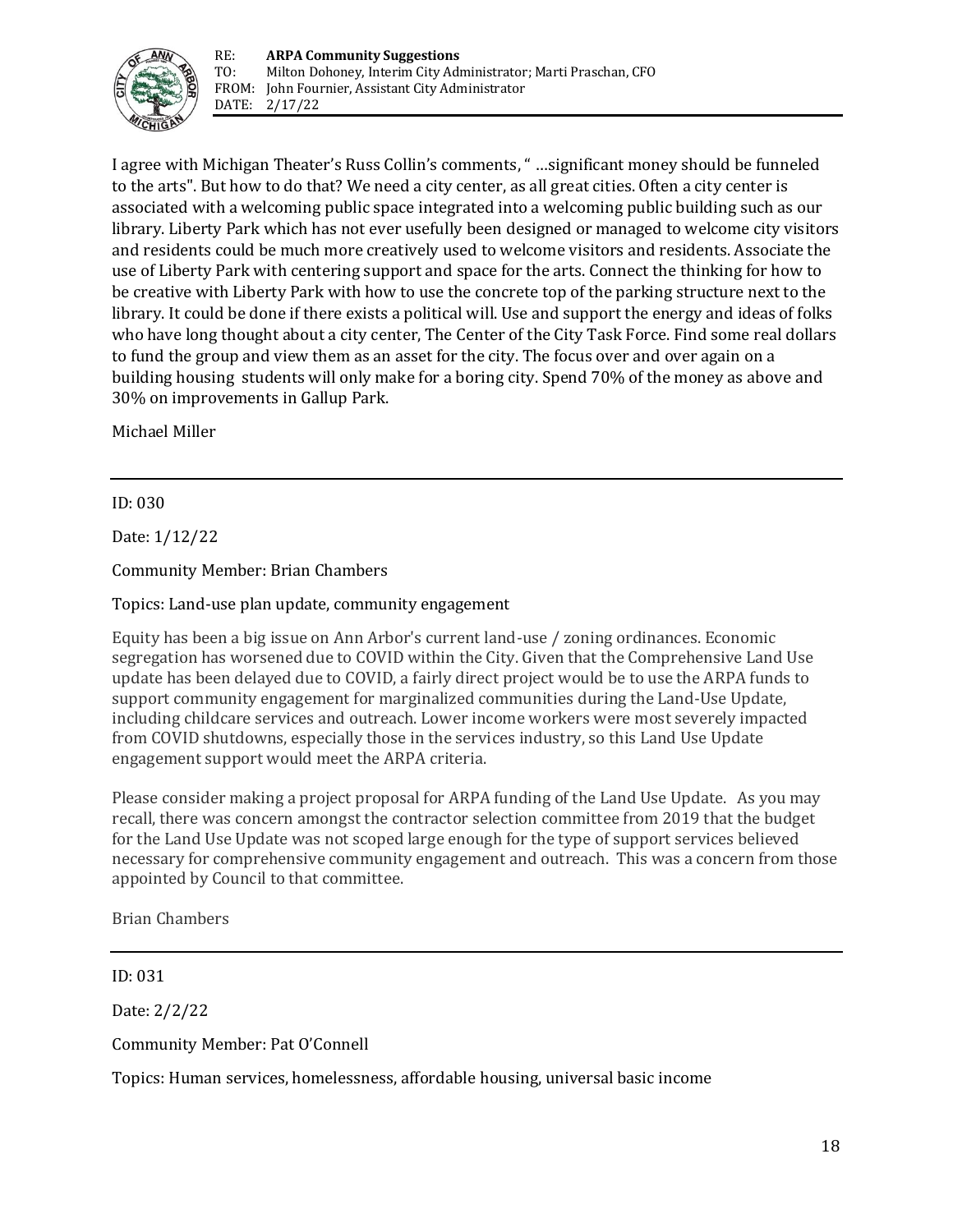

I'm very disappointed that most of the proposed projects have little correlation to the effects of the pandemic.

Areas that have suffered most from pandemic impact are human services, homeless concerns and affordable housing.

Funds to increase wages to allow the working poor to remain an Ann arbor also correlate directly to the devastation of the workforce due to the pandemic.

The other projects regardless of their Merritt, same unrelated to the presence of the pandemic and should not be using recovery money to fund them.

Pat O'Connell

ID: 032

Date: 2/6/22

Community Member: Blane McLane

Topics: Funding neighborhood organizers, community engagement initiative

Greetings:

Thanx for the invitation!!

In addition to the online conversation about how folks want to spend the American Rescue Plan Act money, it may also be useful to fund a permanent office that organizes, implements, and sustains Diversity & Neighborhood (& Visitor?) Engagement in every part of the city, including the public universities, the business communities, and virtually.

To begin, maybe the city could fund 5 LOCAL organizers, one for each city ward. They should each be paid about \$60K to \$75K annually (or about \$30-\$40 per hour, which is almost minimum wage in expensive A2) with full benefits. About  $$400,000$  for salaries/benefits + office/mtg space + resources.... Let's round the total to \$1 million in seed money.

Organizers would work with all neighborhoods to define our city's universal (middle-class? inclusive, [bio]diverse, green ...) community standards and how local residents can help to equitably implement them. Communities could help establish and provide resources to all residents interested in implementing(!) LOCAL, equitable, affordable, sustainable, and green (in no order):

- Transportation;
- Public & personal communication devices, smartphones, multilingual/signing classes;
- Community newsletters, blogs, social media, chat groups;
- Universal street signage, online (& public) community digital bulletin boards;
- Tech devices, broadband, citywide wifi;
- Affordable housing, and green, densified, accessible building code;
- Universal (free) healthcare;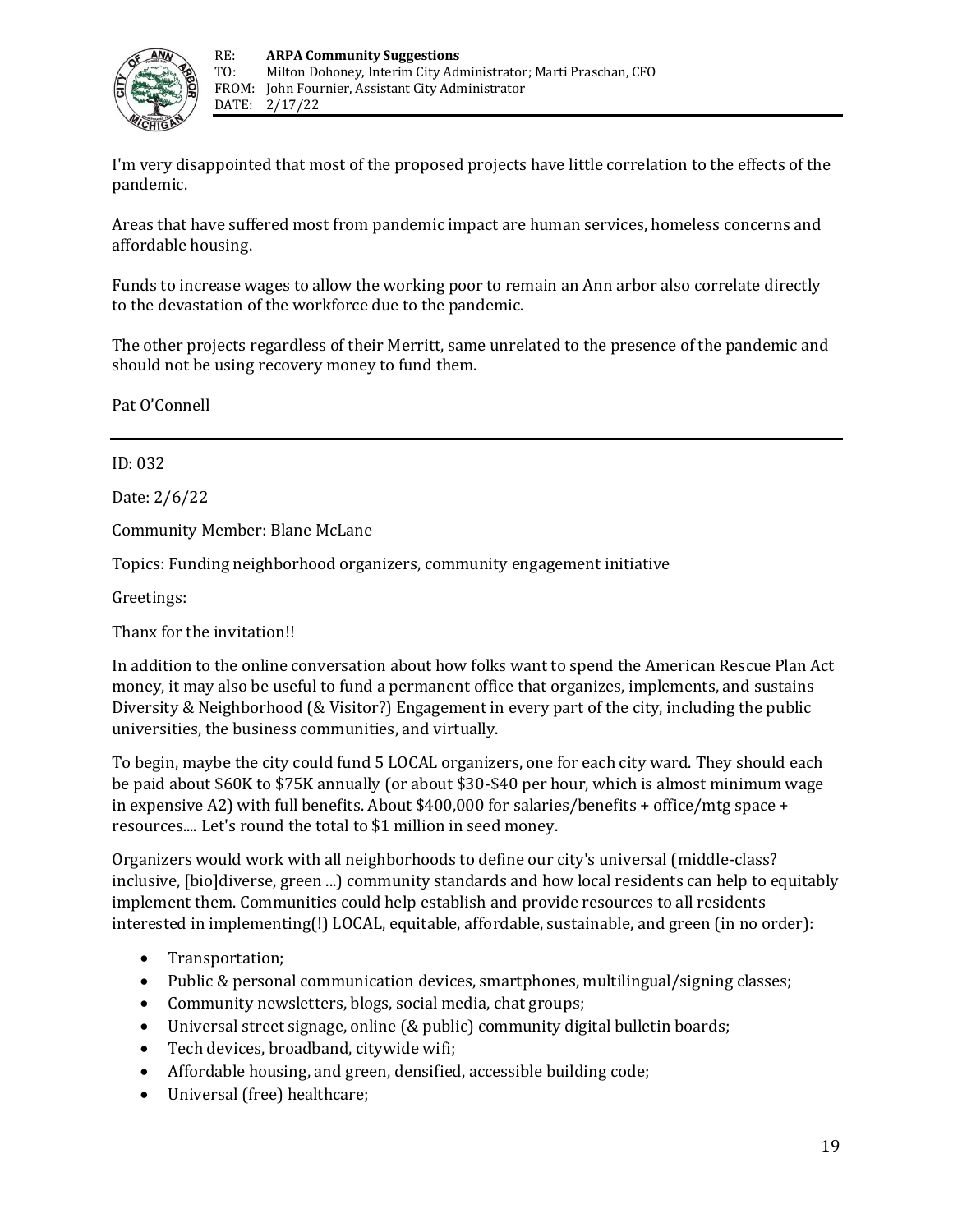

- Social entrepreneurial jobs, community service;
- Permanent economic support, pensions;
- Nonprofit financing coops, community and green investment;
- Community food gardens, climate-change projects;
- Blue-green infrastructure, including Nature and drinking water, sewers, public lighting, energy, roads, sidewalks;
- Cultural expressions, entertainment;
- Community education;
- Improved elections turnout, respresentation (for nonvoting residents, youth, immigrants, marginalized people, businesses, academia?), elected neighborhood councils;
- Community centers, shelters, clinics;
- Universal pet care;

As a reference, EN SPANISH, I attached a working roadmap of sorts of a similar project (Comunidades Para Tod@s) I was organizing in San Juan, Puerto Rico, after hurricanes Irma and María. The roadmaps would have to be updated for local realities, but the framework has been helpful--especially if we are "building back better," improving quality of life, responding to climate change, implementing social engagement thru direct action ... AND HAVE \$24 million to spend.

Community solutions have often been just one-shot allocations that respond to the neighborhoods making the most noise or with the most "connections" to influence neighnorhood outcomes (including resource funding). It is long past due to find ways to engage and respond every day with ALL communities in Ann Arbor.

Trickle-down, gradual approaches TAKE TOO MUCH TIME and usually don't reach everyone equitably. The city has been "talking" about affordable housing (for example) for more than 40 years. Maybe the city could permanently subsidize affordability? (Our wages, universal healthcare, green energy, broadband, etc.?)

I am interested in the conversation. If you know about any living-wage jobs doing this kind of community work, I WOULD BE very GLAD TO ASSIST more than FULL TIME!

Thanks for the reach-out with your engagement with the city of Ann Arbor. In which city department do you community engagement folks currently work???

Gracias,

Blane McLane

ID: 033

Date: 1/31/22

Community Member: Kathryn Schaaf

Topics: Water tests, senior housing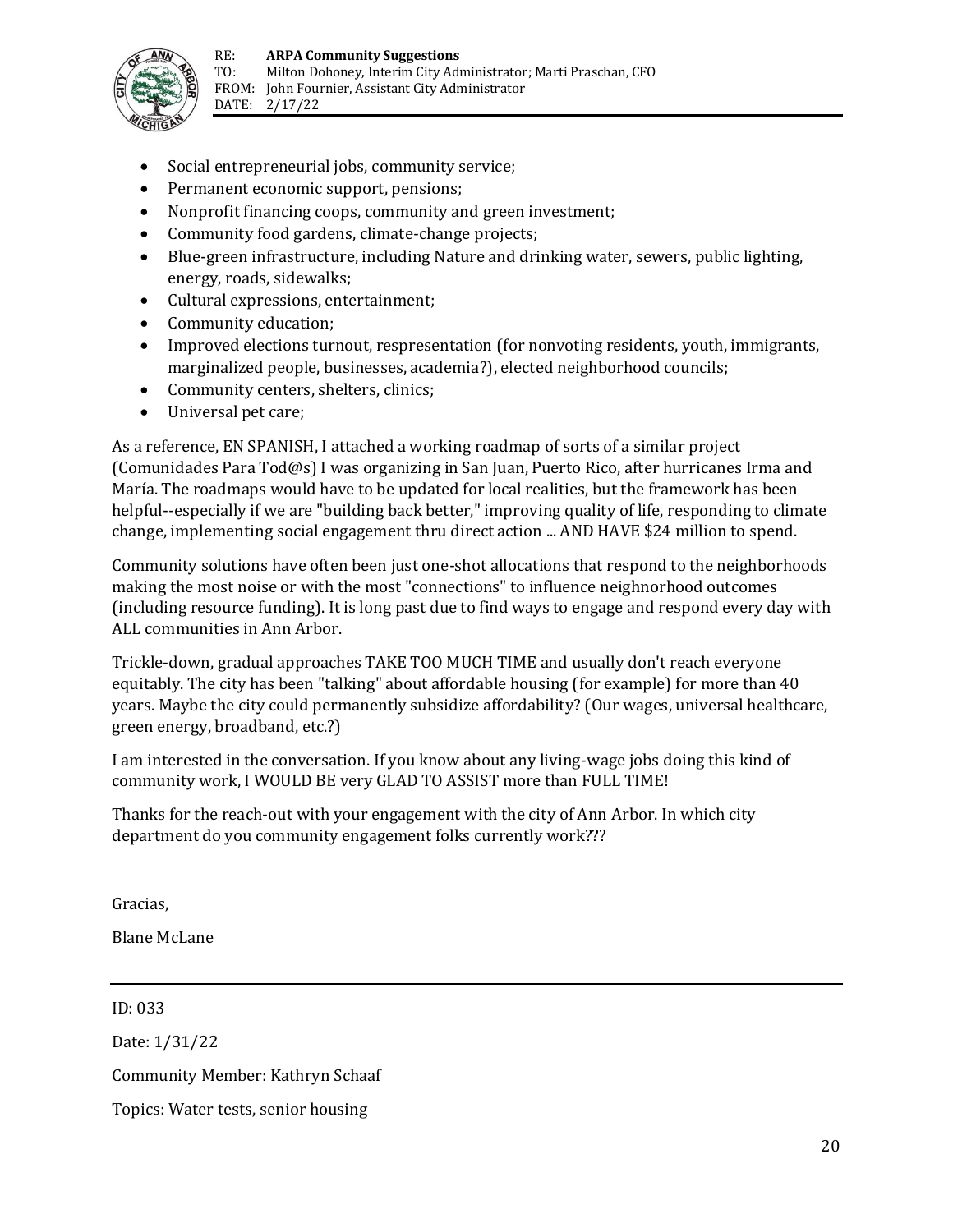

I think it is essential to have a great system to test sewage for COVID variants and other diseases so we can be forewarned and forearmed. I would also appreciate this data being made publicly available routinely.

Also I would like more and better senior housing. No senior wants to live in a high‐rise downtown where we would be sitting ducks for crime. We independent seniors need shorter buildings with services to stores, docs, etc. Affordable is less than \$1000/month.

Thanks!

Kathryn

ID: 034

Date: 2/3/22

Community Member: Edward Boutros

Topics: Assisting those with long COVID

Please make sure that some funding goes to those whose are suffering from Long Covid and unable to work. I have had Long Covid now for 18 months. Some people need help!

ID: 035

Date: 2/11/22

Community Member: Thomas Mobley

Topics: Healthy drinking water

Hello City of Ann Arbor,

Thanks for the opportunity to comment. Yes, obviously healthy drinking water is most important. Please allocate necessary funds to support this effort.

Thomas Mobley

ID: 036

Date: 2/10/22

Community Member: James Vincze

Topics: Public restrooms

I would like to have the City of Ann Arbor construct public restrooms with a major portion of the Rescue Funds. Clean, safe, and convenient public restrooms are a basic right of our citizens and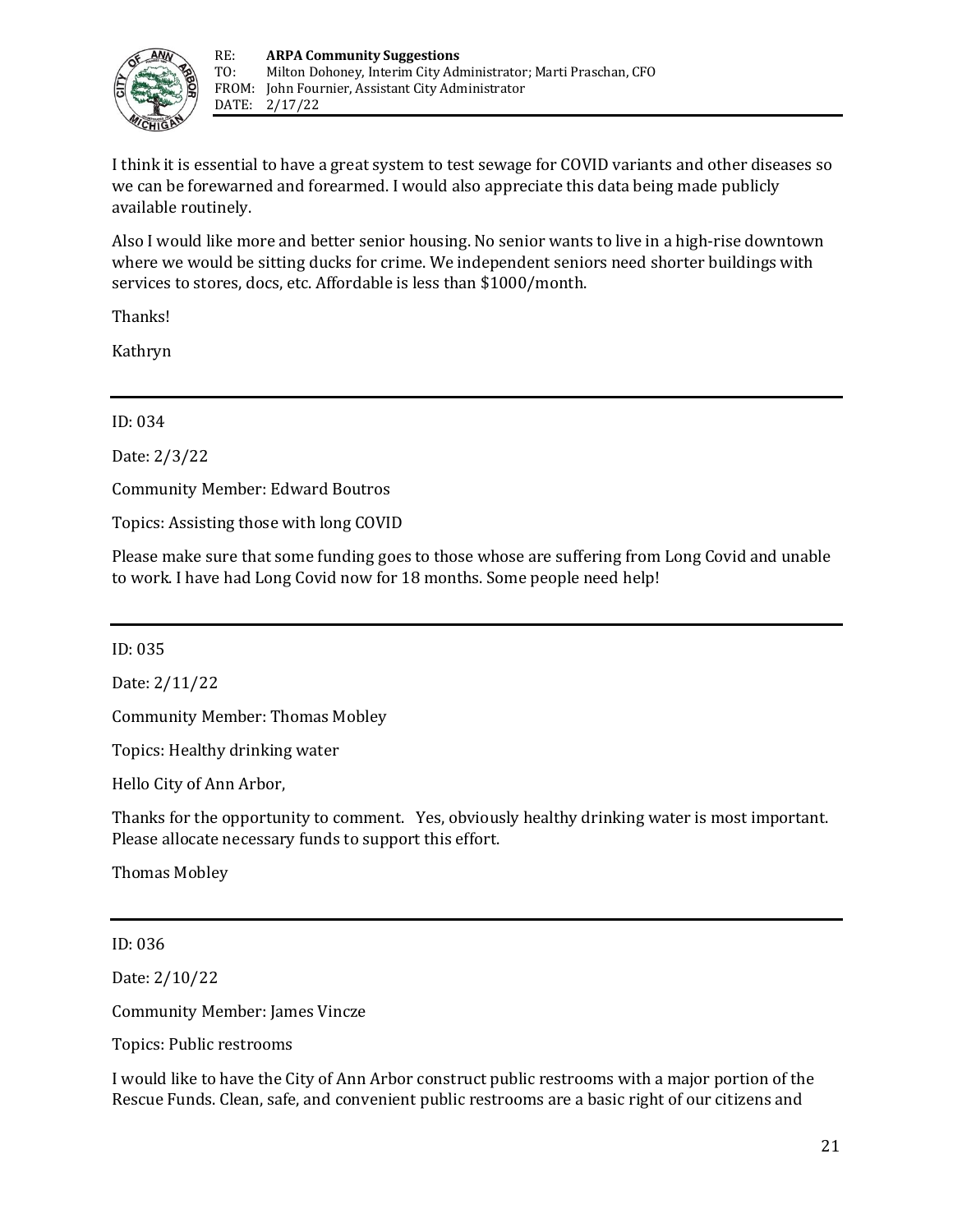

visitors. The restrooms can utilize technology to allow phone usage for people who have lost their cell phones and need to make a call. There can also be a hot line to dial 911 or to make contact with non-emergency services. The restrooms can also have a shelter to allow people to get out of inclement weather. We can provide a place that respects people and their dignity.

James Vincze

ID: 037

Date: 1/28/22

Community Member: Roger Kuhlman

Topics: Return money to taxpayers

I would like to see most of this \$24 million excess Covid relief money that Ann Arbor has returned to the Taxpayers of Ann Arbor. That is to help compensate and relieve at least a little of the obscenely excessive property tax burden being placed on all of us by the One Party Radical Leftist Democrat Party of Ann Arbor.. There is absolutely no way everyone in the city should be forced to pay for political special interest projects like green new deals, public housing, and public transit. These are coerced charitable donations and they should come voluntarily out of people's wallet not extorted by implied force through city property taxes. That is morally wrong and Authoritarian.

Roger Kuhlman

ID: 038

Date: 1/28/22

Community Member: Mike Wixom

Topics: Decline funding

I am curious if there was any discussion by Council regarding declining the ARPA funds or directing them to other communities in need? I find that the list of potential projects Council has come up with to be largely unrelated to recovery, and I have not seen any discussion of what the COVID impacts have been on the city, which I would hope would be used to guide where the funding should be applied.  Present list looks like a wish list.  If I missed Council discussion of the COVID impacts on budget or possibility of declining or redirecting to communities of greater need some or all of the funding, would you please let me know where to find that?

Mike Wixom

ID: 039

Date: